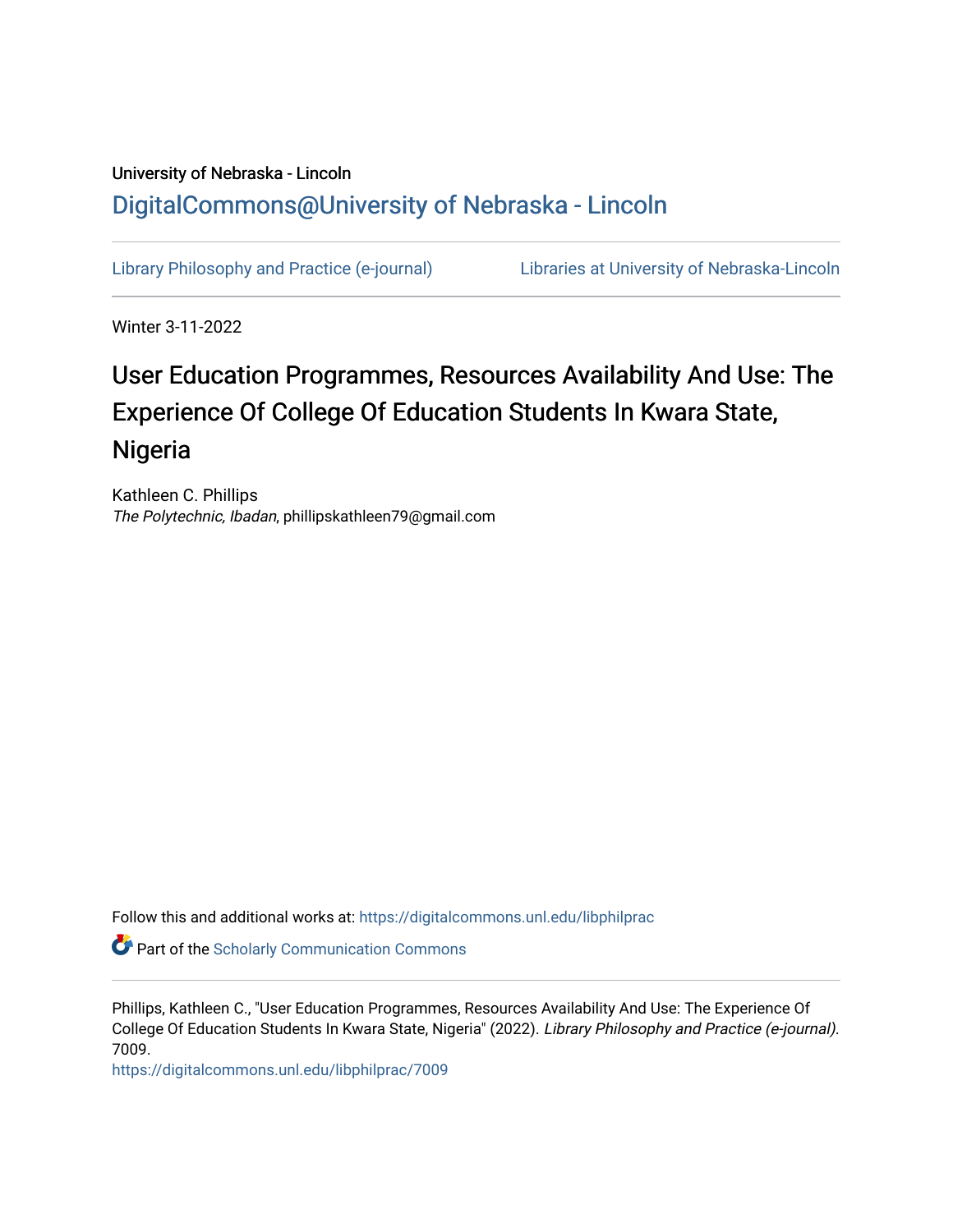### **USER EDUCATION PROGRAMMES, RESOURCES AVAILABILITY AND USE: THE EXPERIENCE OF COLLEGE OF EDUCATION STUDENTS IN KWARA STATE, NIGERIA**

#### **Kathleen Chinyere Phillips**

Readers' Services unit, The Polytechnic, Ibadan E-mail: [oluphills2004@yahoo.com](mailto:oluphills2004@yahoo.com) +2348099606198 **ORCID ID:** https://orcid.org/0000-0002-1348-9322

#### **ABSTRACT**

*The aim of user education programme is to assist library users make the most effective use of library with little or no assistance from the library staff. Due to the greater relevance of libraries in information, education and the increasing complexity of libraries as a result of information explosion and a deluge of educational and information resources, it is imperative that libraries engage in user education programmes. In addition, availability of information resources and services to students is crucial but more importantly it is to ensure that students for whom these resources and services are provided utilise them adequately to satisfy their needs. The study therefore examines user education programmes, resources availability and use: the experience of college of education students in Kwara state, Nigeria.*

*Descriptive survey design was adopted and the study population consisted 443 students in the department of chemistry, school of sciences, college of education, Kwara state, Nigeria. The simple random sampling technique was used to select a sample of 199. Questionnaire was the instrument used for data collection. Data was analysed using descriptive statistics for the five research questions.* 

*Findings revealed that textbooks 57.5% and Internet resources 52.2% were readily available to the respondents. 39.8% respondents strongly agreed that, user education developed their capabilities as self-sufficient users. Also, 34.4% respondents revealed that their library skills were developed and made them become more independent in locating and retrieving information materials. 81.7% respondents strongly agreed that crowdedness/largeness of the class capacity was a major barrier hindering user education in their libraries, 72.6% also*  indicated that lack of periodic user education programme was a barrier while 69.8% of *respondents revealed that lack of relevant and up-to-date resources were user education challenges which negatively affect the use of library resources by the students.*

Keywords: User education, Information resources, Library, Users, College of education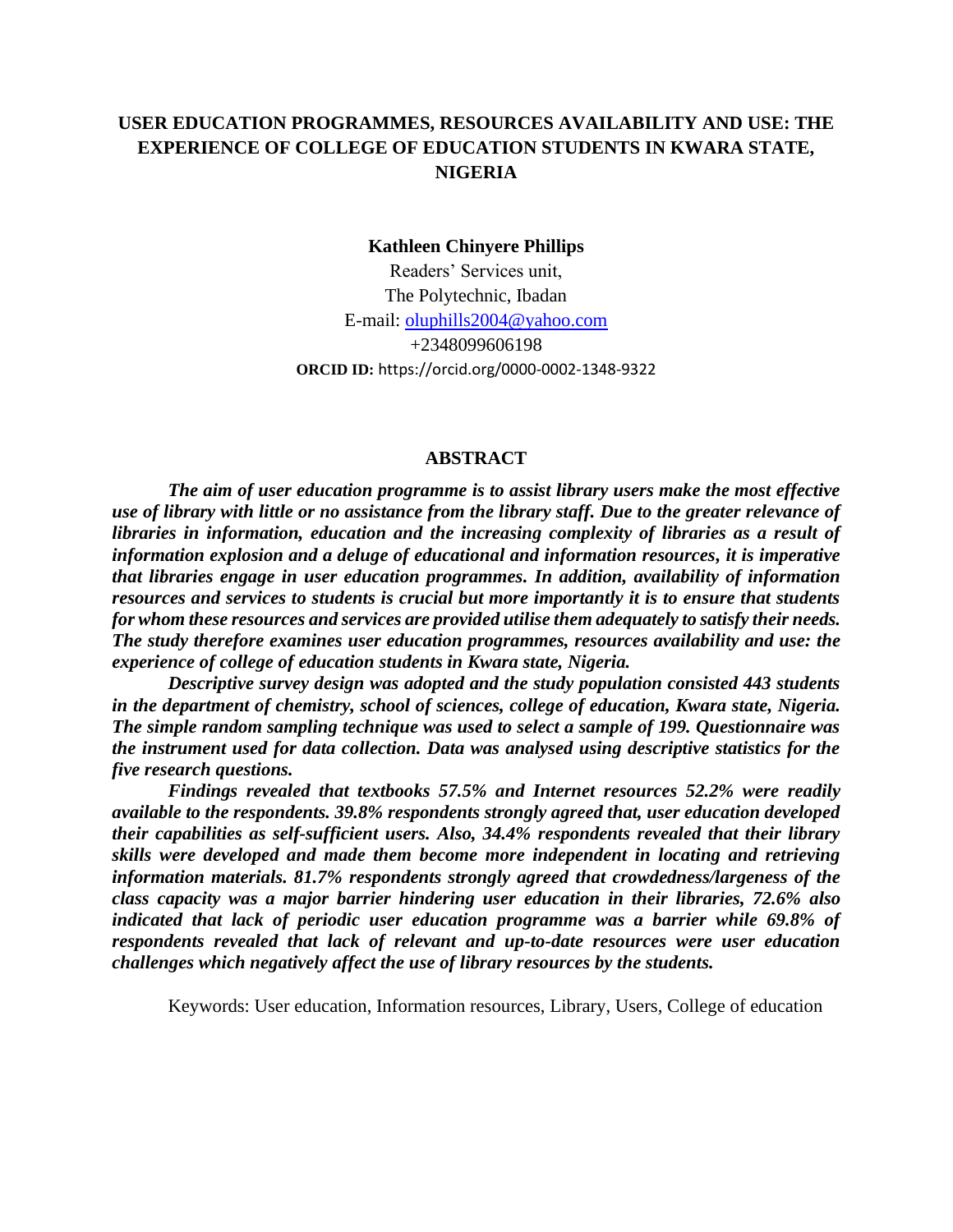#### **INTRODUCTION**

A library is a collection of sources of information and similar resources, made accessible to a defined community for reference or borrowing. It provides physical or digital access to materials, and may be a physical building or room or a virtual space and both library collections can include books, periodicals, newspapers, manuscripts, films, maps, prints, documents, microform, CDS, cassettes, videotapes, DVDs, e-books, audio book, databases, and other formats. Library resources are those materials which enable libraries to carry out their function effectively, they are made up of print and other information bearing media, guiding users on how to make use of those library resources which have been made available to be utilise by the students because of the tremendous increase in volume of publication as well as the resulting complexity of libraries and methods by which literature is organised and disseminated (Murugan, 2013). Information resources in the library used by students of colleges of education during their course of Programmes includes, books magazines, journals, newspaper, electronic resources, project works and so on.

However, there are services being rendered in the library referred to as routines at regular basis that encourage the use of library resources and services by students. These comprises; registration of users, indexing, abstracting, compilation of reading lists, compilation of bibliographies, selective dissemination of information, newspaper cutting, overdue notices, photocopying, lamination services, publication of current contents, user education programmes and so on. According to Ogbonna (2009) user education involves teaching users on how best to explore and exploit the resources in the library. In other words, the aim of user education or library instruction is to assist readers make the most effective use of the library with little or no assistance from the library staff.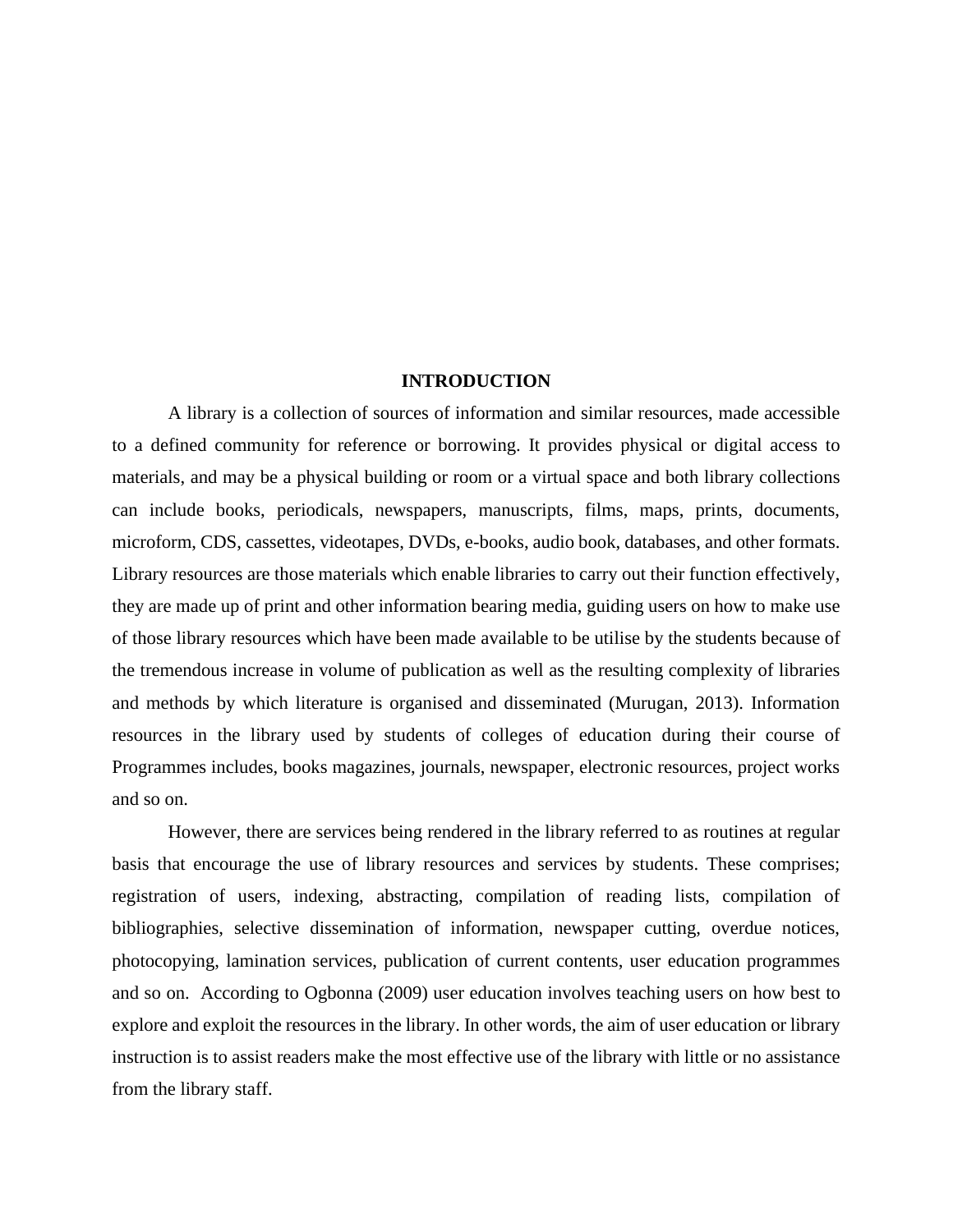User education can be formal or informal. Whether formal or informal, it encompasses all activities undertaken to help students identify their information needs, and also how to evaluate and select the best information and source materials to meet their needs. The need for user education or library instruction is because of a number of reasons such as the greater relevance of libraries in information and education, the increasing complexity of libraries as a result of information explosion and a deluge of educational and information resources. In addition, availability of information resources and services to students is crucial but more importantly it is to ensure that students for whom these resources and services are provided utilise them adequately to satisfy their needs.

#### **STATEMENT OF THE PROBLEM**

Observations revealed that many colleges of education libraries in Nigeria are without a well-defined user education programme in operation. Aside from informal arrangement usually in the form of library orientation at the beginning of the session, there is hardly any other form of user education activities in many libraries. This situation is undesirable for the attainment of the library goals and objectives, since majority of the library resources are likely to suffer from lack of or inappropriate use by majority of its patrons. Previous studies have shown that information materials are not readily available in the library because libraries generally are faced with lots of challenges ranging from insufficient fund to acquire newly published materials, lack of shelving and also shelving reading of materials by the library personnel. It was also observed that lack of weeding policy, attitude of staff and inadequate training and re-training of staff members greatly affect the availability of resources to be fully exploited by the students for their numerous academic activities while at school. It is against this back drop that the study is set out to investigate user education programmes, resources availability and use: the experience of college of education students in kwara state, Nigeria.

## **LITERATURE REVIEW**

#### **User Education Programmes**

User education programme is an academic programme that is designed by higher institutions to educate library users on how to effectively utilise library resources and its services (Esse, 2014). It is a programme designed to introduce students to the library and its facilities,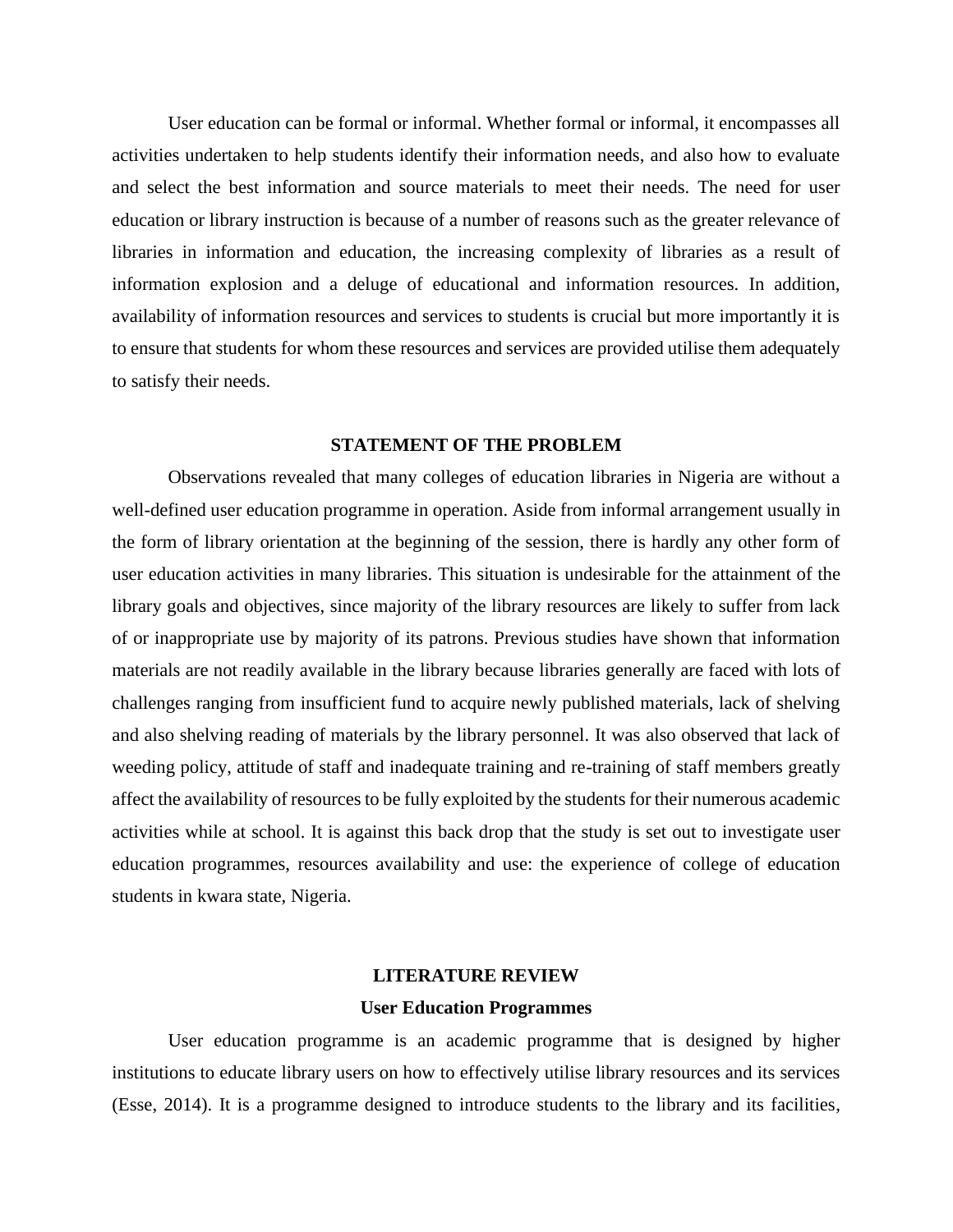students are basically introduced to the library at their inception into the college. The essence of user education programme according to Ogunmodede and Emeahara (2010) is to equip library users with enough knowledge and skills on the use of library resources effectively and efficiently. The authors observed further that library resources are so complex that an average library user cannot comprehend them, therefore, user education programme is so vital on how to access and utilise the resources maximally.

User education programmes, according to Maduako (2013), ranges from basic information on the college, up to the more formal structure and systematised programmes of instruction. With varied degrees of effectiveness, these forms of user education aim at teaching library users how to make optimal use of the library and its resources, through the acquisition of skills in identification, location, retrieval and exploitation of information resources. Likewise, user education programme means, to educate users or instructions given to user to help them to make the best use of the library. When a user comes to library for the first time, he/she does not know about various activities of the particular library. In user education, library staff introduces to user about their services, operations, rules and regulations, handling of books, how to make use of reference materials, how to make effective use of the library catalogue and the likes.

User education according to Nwokocha (2012) is fashioned to increase users' ability to locate materials they need, extend their knowledge of useful library tools in searching for materials, encourage them to make effective use of library resources and teach users the various rules and regulations of the library. Akinbola (2007) on the significance of user education recommended that the programme in our tertiary institutions should be overhauled to make it more standard. Adequate qualified personnel should be recruited to undertake the teaching of the course effectively; the course should be allocated reasonable time on the time table so as to enable practical aspect taught effectively.

Portman and Roush (2004) examined the influence of user education programmes on the development of students' library skill. The objective was to determine the influence of an hour of library training and orientation session on library use by college students. The study revealed that while 320 of the 500 students who participated in the orientation exercise continued to use the library but out of this number only 102 could locate books without assistance. This statistically significant increase in students' library use without a corresponding increase in the area of library skill development goes to support the importance of user education. They argue that there was the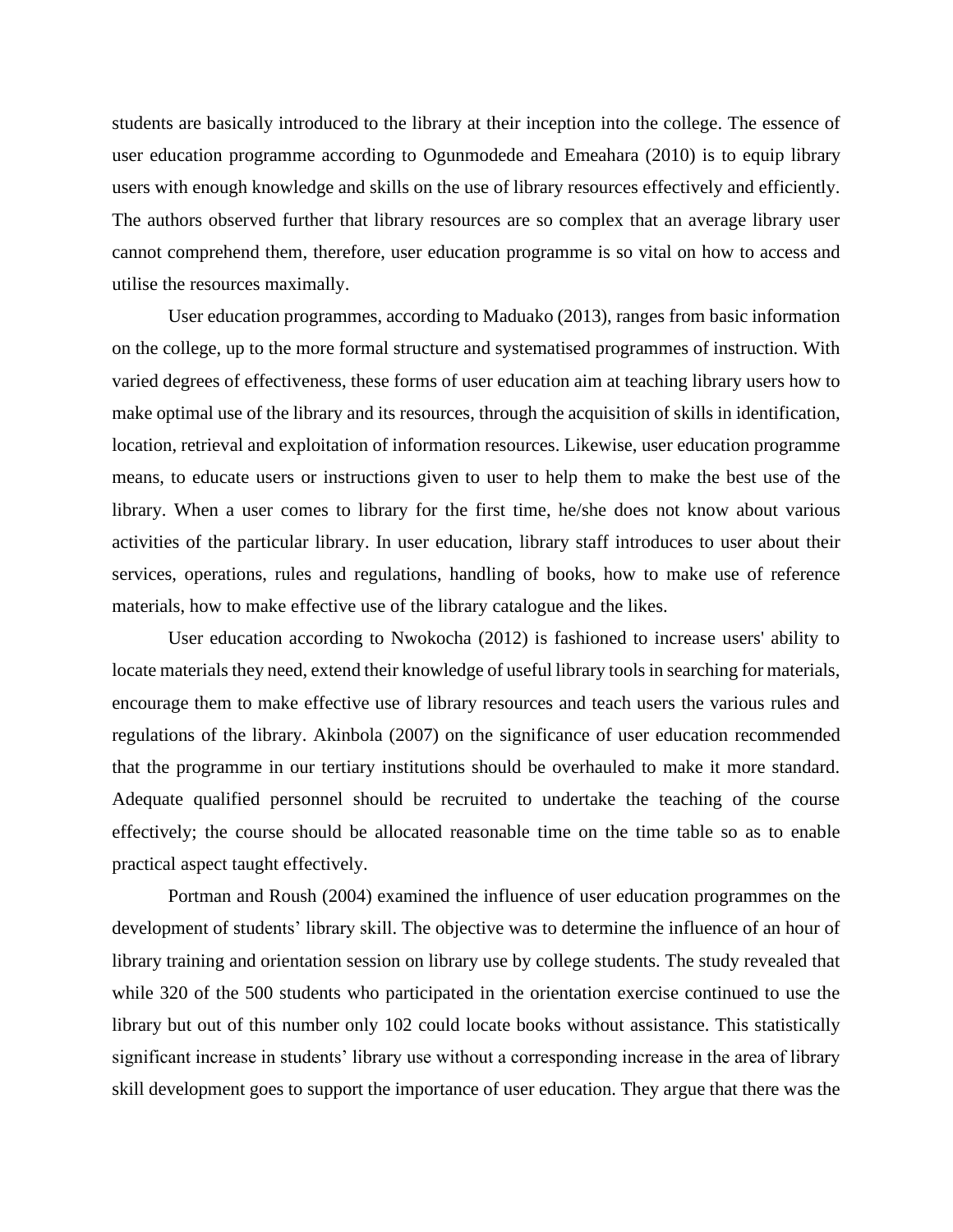need to go beyond the initial library orientation for fresh students by engaging them in a session of credit load course on use of library in order to sustain their interest in library use.

Yu (2003) explore how Taiwanese college and technical institution libraries familiarise user with library facilities and information resources. The most common programmes are a basic introduction to library services, OPAC instruction, searching tools, internet instruction, CD-ROMs, databases and electronic journals, and audio and video materials. A study conducted by Ventura College (2005) established that user education programme is the most commonly used technique of increasing student familiarity with the library and its resources. According to a survey Report (2004,) the Ventura College Libraries believe a major portion of their 31 percent increase student usage statistics was due to the increase in library orientations that promote usage of library's resources and services.

Marcus and Beck (2003) studied the best method of introducing freshmen to the library in Western Australia and skills required to use it. They compared the results of an orientation tour conducted by a traditional librarian and a self-guided pleasure trip which included unguided tour of different sections of the library. Two hundred (200) students from selected randomly from a population of 4000 students participated in the alternate forms of orientation. They later completed identical questionnaire in which 57% of them said that they learnt in the self-guided tour as against 41% who benefited more from the guided tour while 2% of the participants were undecided. This indicated an educational advantage in the self-guided tour thereby supporting active learning theories. They stressed on the need for continuing experimentation, innovation and creativity in user education.

Ogwu (2010) study of the impact of library studies at Kogi State College of Education observes that 73.48% of the students do not attend lectures. Busayo (2003) at the University of Ado-Ekiti observes that 95.11% of the fresh students admitted that, they learnt new things through the use of library course. Adedibu (2007) study on catalogue use by Science students in the University of Ilorin notes that 90.01% use library catalogues. A study by Akalumhe (2011) on user education programme in Nigerian Universities: a case study of Lagos state university, the survey showed that more than one quarter of the respondents do attended lectures regularly while majority of them admitted that they did not attend lectures regularly. The survey also showed that a substantial proportion of the respondents admitted that the course had influenced their attitude to library usage while few said no. About half of the respondents asserted that the timetable schedule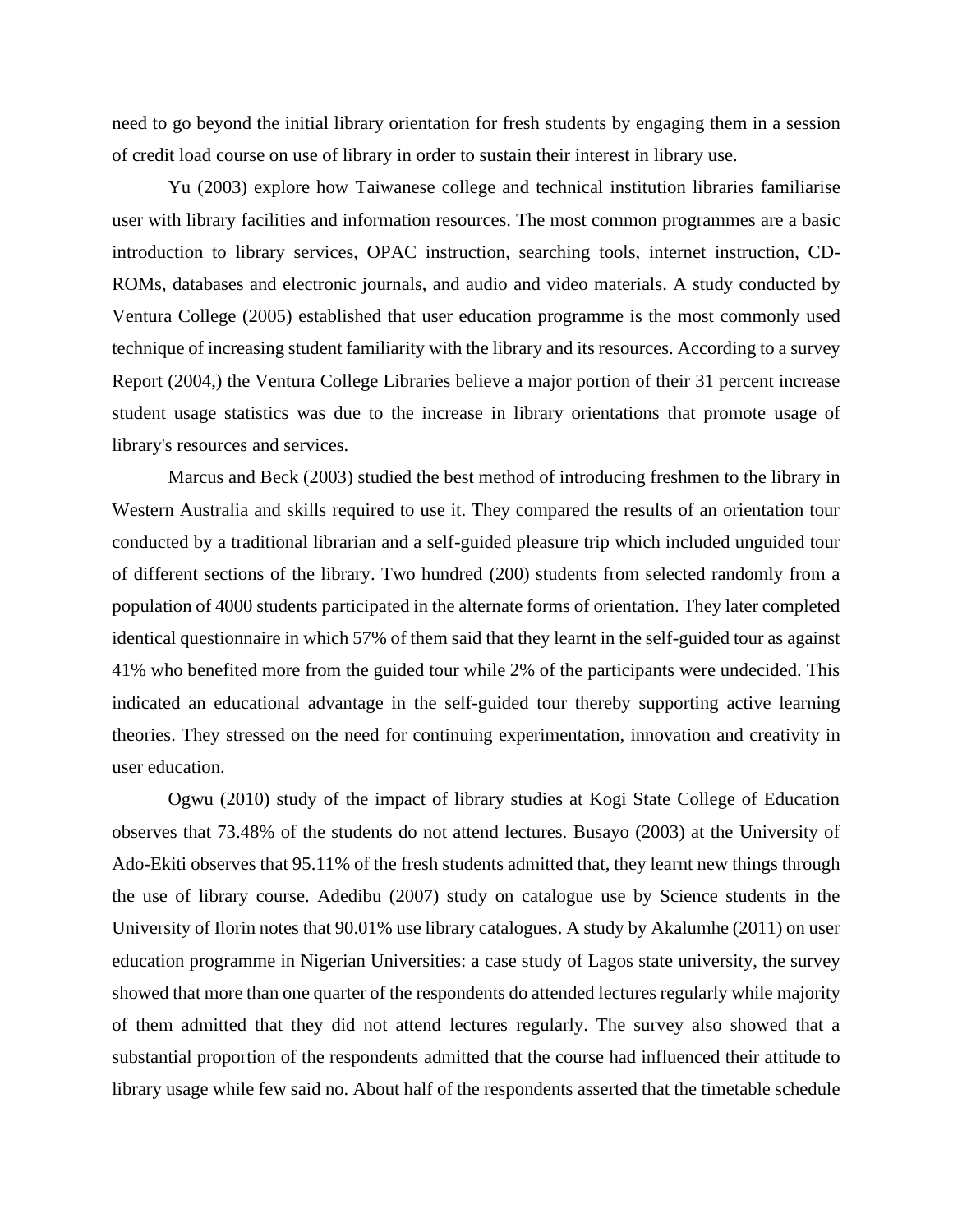for lectures that is 8.00 a.m. and 10.00 a.m. on Tuesday was not convenient while half of the respondents admit that the time-table schedule was convenient. An appreciable proportion of the respondents submitted that, the course has influenced their effective use of library catalogue while few held negative view. On library ethics, the ratio of the respondents who affirmed that, the course has exposed them to library rules and regulations were encouraging while few others had some reservations. In the same regard, majority of the respondents affirmed that the knowledge acquired has exposed them to the numerous information sources in the library while a smaller fraction of the respondents said that the course did not influenced them. When they were asked if the course content was adequate to enhance effective utilisation of library resources and facilities, an overwhelming ratio of the respondents said yes while, a smaller proportion said no.

Ottong (2005) analysed user education programmes to determine how they are related to students' library resources utilisation. The research employed the questionnaire approach which was given to 300 level undergraduate students numbering 230. The result indicated that 221 of the responding students claimed knowledge about the purpose and features of the library but only 52 indicated interest in library use. On the reason for their lack of interest in library use, 183 of them claimed they did not participate in user education programme during their first year while 47 of them said they prefer to read their personal books. The researcher therefore suggested the need to redesign the library instruction programmes to meet the interest of the students.

Okonkwo (2005) in a research on the importance of user education for effective utilisation of College Education libraries in Anambra State, reported that 76.4% of respondents affirmed to the very helpful nature of user education programmes in their library use and 78.2% indicated that they had a mastery of effective library use after undergoing the programmes. The research further reveals paradoxically that on observation of the students in the library, majority of them were seen launching their search straight from the shelves without going through the library catalogue. The import of this is that the claims of student users concerning their library skills are at variance with the actual situation during library use.

#### **Resources Availability and Use**

Library resources are those printed and electronic information bearing materials provided by academic libraries to support teaching, learning and research activities of students and lecturers in institution. Agboola and Bamigboye (2011) emphasised that library use is an important measure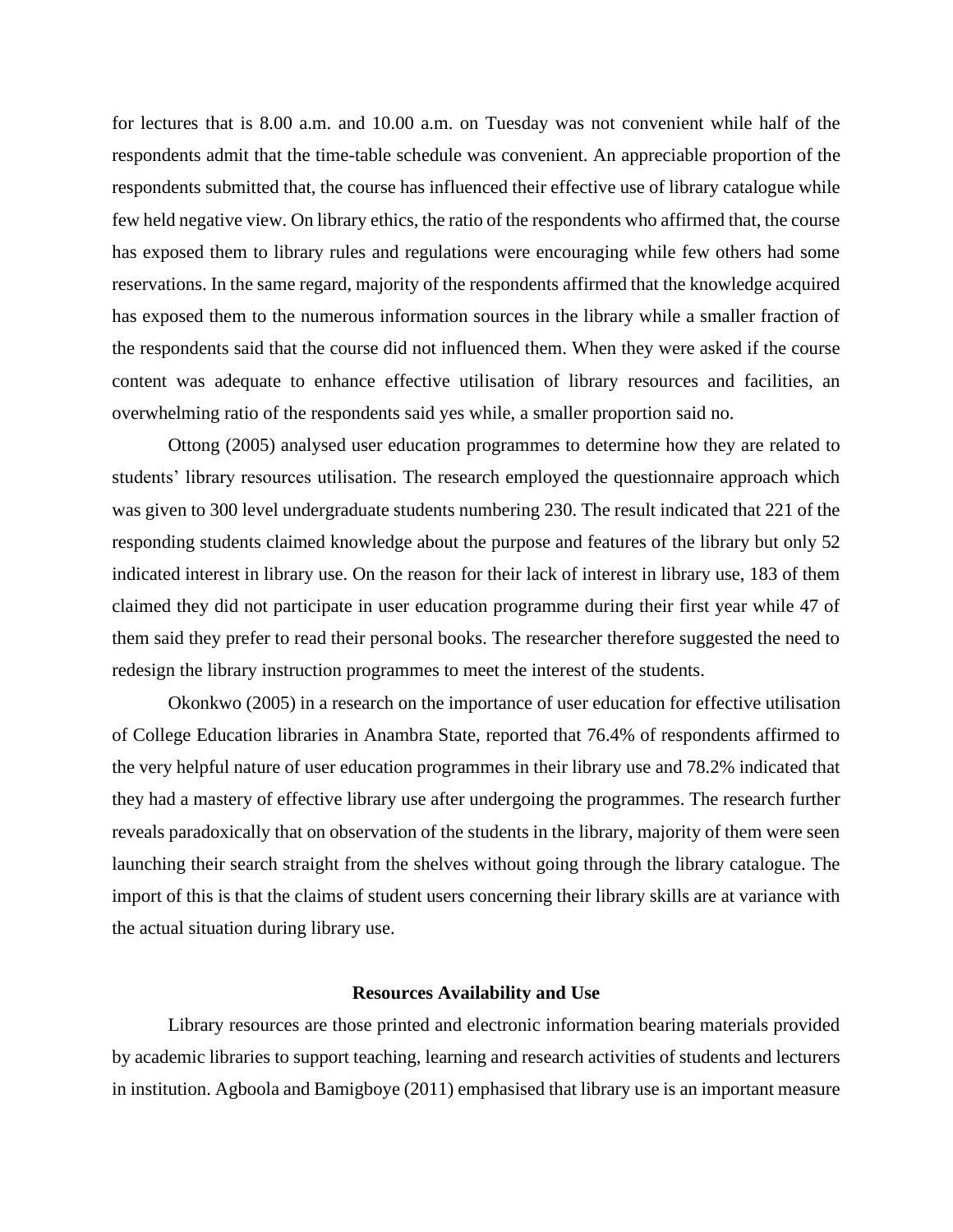of output or services provided by libraries and suggests that it is a possible index by which such measurement can be made. The use of library resources and services is thus indispensable to the students in order to achieve their academic objective. However, resources of a library can influence its use by students. Olofinsawe and Oyeniyi (2010) affirmed that academic libraries have to build strong collection of information resources in physical and digital format to cater for knowledge requirements of their users.

Literature has revealed libraries have to market their resources and services to attract users (Onifade, Ogbuiyi and Omeluzor, 2013). Oyesiku and Oduwole (2004) study on the use of academic library revealed that students use the library mostly during examinations period. In a study conducted by Igun and Adogbeji (2007), majority of the students claimed that their main purpose of using the library is to update their knowledge and skills. It is therefore, essential to know the needs and opinions of the users in order to satisfy them. In buttressing this, Bassey (2006) posited that satisfying the request of users implies providing the actual information or services that will meet their needs.

In a study carried out by Hussain and Kumar, (2013) on utilisation of information resources and service of the students, majority of the users frequently visit the library almost daily and it was further found that books, newspapers and periodicals are the most used by user. In addition, in a study on students and faculty use of academic libraries in Nigeria, Okly, (2000) found that respondents used books more than other materials and that they browsed the shelves to locate these materials. In line with findings, Ugah (2007) further found out that textbooks account for most library visit.

A study by Gurdev Singh (2002), "Use of College Libraries by Faculty Members of University of Delhi", brought forward that textbooks were most frequently used resources, followed by reference books and general books. Main purpose of visiting library was to prepare notes for students. Journals and textbooks were not considered very adequate. Almost all the faculty members favoured need for computerisation of their libraries.

Kemoni (2002) conducted a study titled "The Utilisation of Archival Information by Researchers in Kenya: A Case Study of the University of Nairobi". Objective was to ascertain the utilisation of archival information by researchers and the extent to which the Kenya National Archival and Documentation Services was meeting their information needs. Opinions of users were collected by interviews. Study revealed that researchers were using variety of information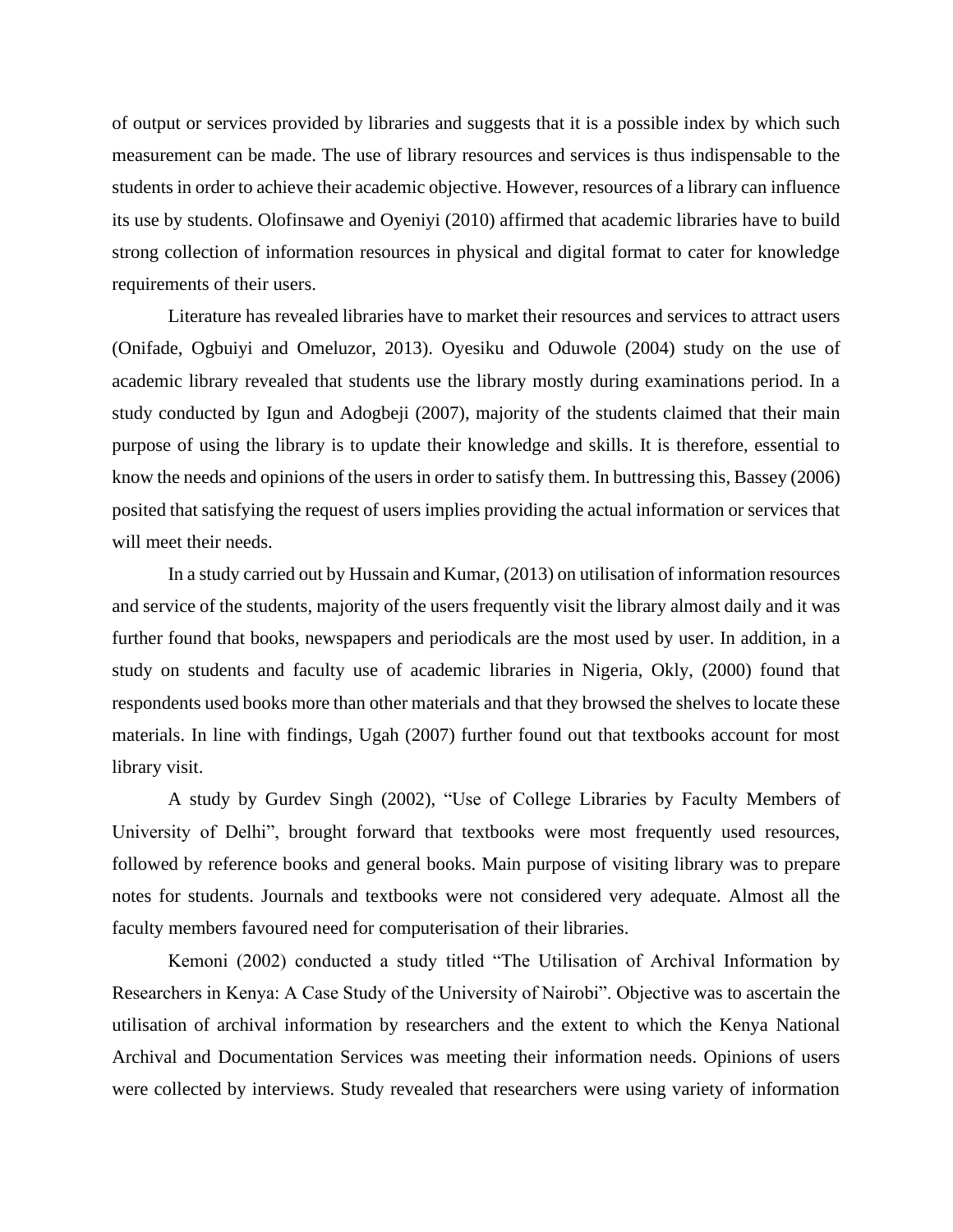sources to meet their information needs and relied more on archival personnel to access information.

In a study titled "Utilisation of Information Resources and Services of the Kogi State Public Library, Lokoja, Nigeria", Haruna (2004) assessed the extent of utilisation of resources and services by users of a public library. Survey revealed that majority of users used library to study using library books followed by use for assignment and examination purposes using own books. About 40.9% users were partially satisfied with library materials and were using it because they did not have any other alternative. In another study, to ascertain the use of resources and services of library of JJM Medical College, Padmamma, Vijayakumar, and Shakuntala (2002) took up a study under title "Evaluation of Medical College Library Sources and Services: A Study". Survey disclosed that majority of users were visiting library to consult books or journals, and textbooks were the most used resources. Majority of the users were satisfied with physical facilities of library.

Rao and Babu (2008) executed a survey of the faculty members of autonomous colleges in Chennai to examine the provision and use of library services, resources and facilities under title "Autonomous College Libraries in Chennai: A Survey of Faculty Perceptions". Sample was chosen randomly. About 78.66% of the total 375 users surveyed responded to the questionnaire. Only govt. and govt. aided colleges were covered in study. More than three fourth respondents were visiting libraries for research studies and to write research papers. A few users were using eresources. Authors suggested for right choice between print and electronic sources of information for collection development.

Harinarayana, Vasantha, Raju, Swamy, and Kumar (2008) conducted a survey named "Measuring the Effectiveness of Library Services of Selected College Libraries in Mysore City from Users Perspective" to ascertain the effectiveness of college library services in Mysore. It was found that majority of the users were visiting libraries to study in library and for borrowing books. Text book service was the most highly sought after service. Libraries were lacking behind to provide specific information.

#### **User Education Programmes, Resources Availability and use**

User education programme is designed to train all students the lifelong habit of using all types of libraries for any needed information for study and leisure purposes, train all students in the use of information materials available in the library systems maximally during their studies in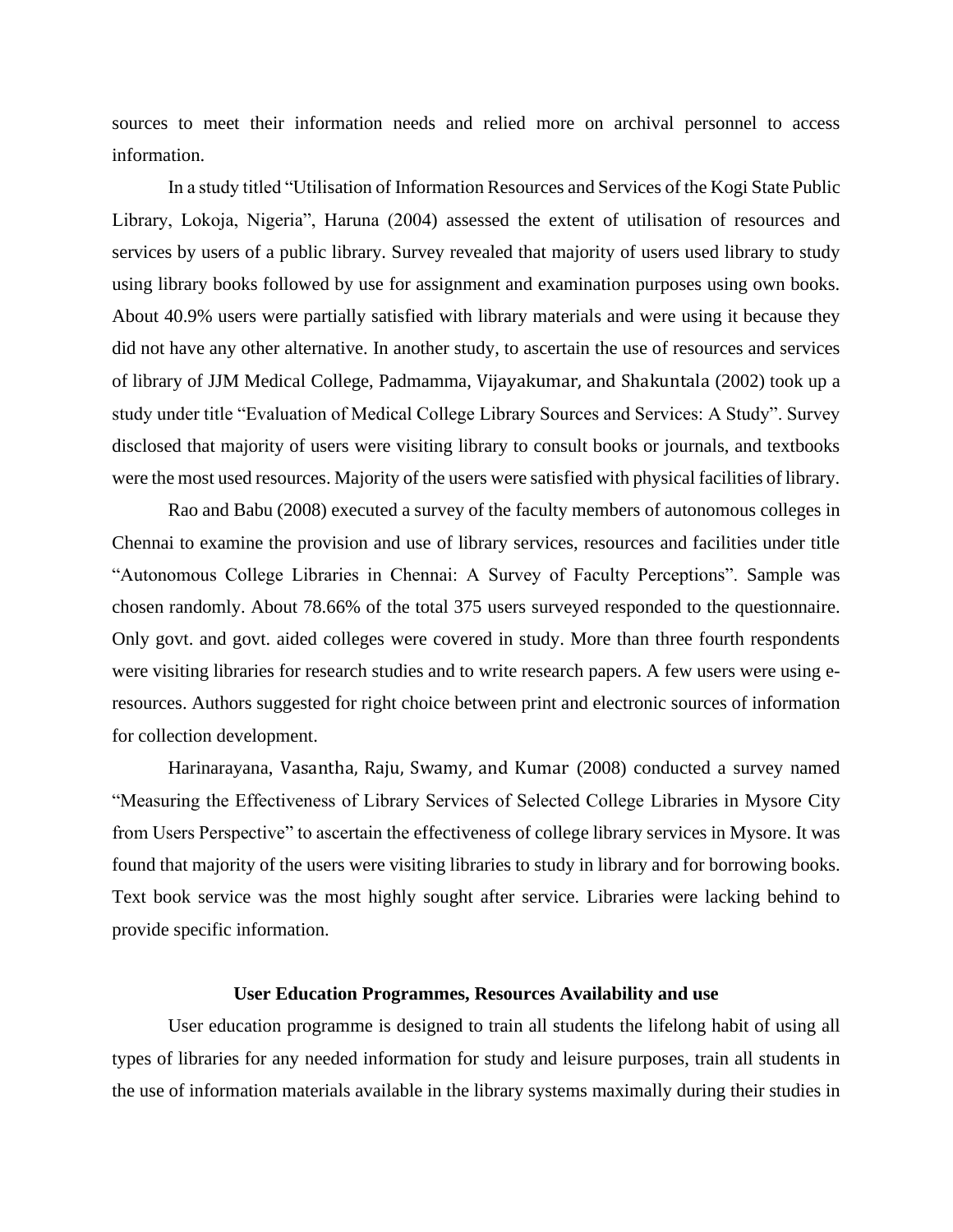the school, and train students of science and technology in the career of librarianship and information science (Oji, 2009). Most importantly, this study emphasizes the need for user education to help students develop interest in this area of information literacy to the point where they are able to find, evaluate, and select the most useful information for their needs without help screen or handouts.

Naser (2004) investigated the supporting role of the academic bibliographic programmes in Academic Library for the Scientific Research. In his study, he found out that the programme is increasing student use of the library and at the same time, it improves their research skills. Naser (2004) mentioned purposes of education programmes to include: providing students with good ideas about information sources, developing students' skills in information organizing, developing in students the understanding of ethical and legal matters such as copyright laws in relation to authorship and publishing. Rockman (2002) submitted that library orientation programme at college and University libraries provide course related instructions and other methods to enhance student's development of information literacy skills.

Bhati (2010) stressed that user education programmes are designed to introduce new and potential users to the collections, facilities, organisation and services of the university library. He concluded that new and potential users of the library should be provided with guide books containing the orientation programmes which would be useful to them. Lamptey (2010) submitted that improving user's knowledge of the library resources could be a motivating factor for more usage and more demands on the library, he also stressed that library orientation is a welcoming activity and is always part of the entire university's orientation programme for first year students. He concluded that there is need for library orientation/instruction in the use of libraries and information services at all level of educational institution; at the post- graduate level detailed instructions in methods of searching and formulation of clear requests and referencing are necessary.

Osagie (2003) summarised the need of library use education to include enabling users to; know how to use the library catalogue in any Library, understand the classification scheme in any, library so as to be able to locate materials, see the library catalogue as index to the library holdings and use them for that Purpose, see the library as a repository of knowledge that determines the success of the students' academic programmes. In the same way, Sanni, Eruanga, Idiegbeyan-ose, and Okosun (2007) pointed out the essence of users education programmes. They stressed that it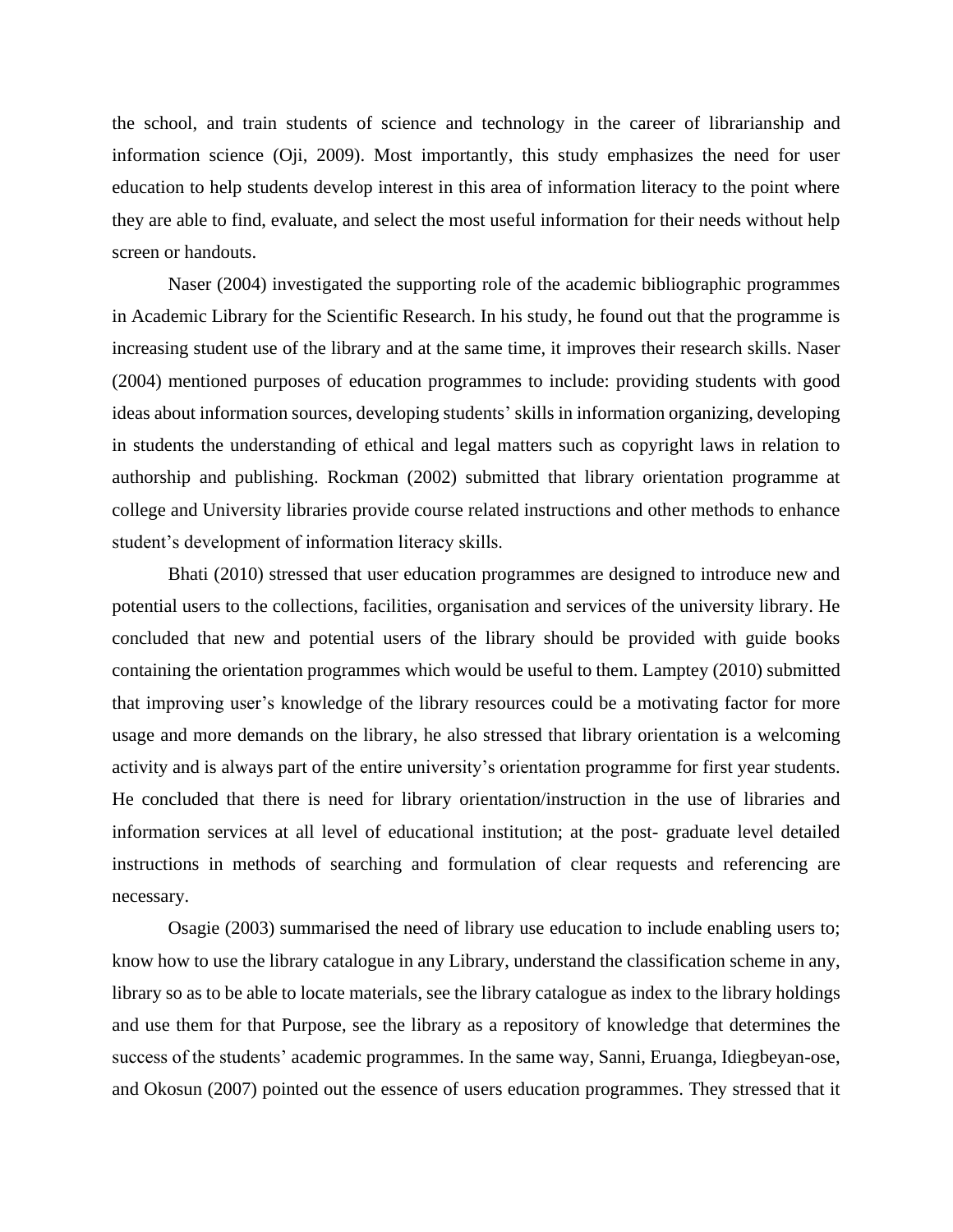helps to publicize library services, improve the image of the library and above all users education programme are the best ways to implement Ranganathan's five laws of library science. They also submitted that in the process of users' education in libraries, the librarian familiarises the users with the library materials, also the teaching of library skills can be done in form of instruction on the various steps involved on the use of library. They summarised by saying that this can be done in various forms such as the teaching of the use of library, library orientation for fresh users and library manual or guide can be given to users on registration.

Partap (2007) conducted a survey of the libraries of 18 colleges of education in 3 districts of Punjab. He found that collection size of the libraries varied considerably and comparatively older colleges had large collections. Majority of the libraries were being kept open for 6 to 7 hours a day. He suggested for the introduction of user education programme and stressed on the need to increase the range and depth of collection and services.

Suleiman (2012) found that majority of the students indicated that user education programmes in the library were useful. It helps them to find relevant information through Online Public Access Catalogue and other information sources in the library. On the whole, respondents were satisfied with the way librarians trained them. Also, about 96% believe that user education programme helped them to make effective use of the OPAC. Bello (2003) study of library user education evaluation observed that 93% of the respondents agreed that library user course has helped in the proper use of the library. Ojo-Ade and Jagboro (2000) research on catalogue use at the Hezekiah Oluwasanmi Library, Obafemi Awolowo University, Ile-Ife revealed that users of the library were well informed and versatile in the use of library catalogue especially, the subject area of their interest. High success rate of user's searches could also be attributed to the respondents' knowledge of the use of the library gained from Library Instruction (LIB 001).

Ogwu (2010) study of the impact of library studies at Kogi State College of Education observes that 73.48% of the students do not attend lectures. Busayo (2003) at the University of Ado-Ekiti observes that 95.11% of the fresh students admitted that, they learnt new things through the use of library course. Adedibu (2007) study Readings in Education, Development and Globalization on catalogue use by Science students in the University of Ilorin notes that 90.01% use library catalogues. John (2008) therefore argued that it would be beneficial to learn how a well–designed library orientation programmes effects students' usage and information seeking abilities, and to see if such programme would produce more library users.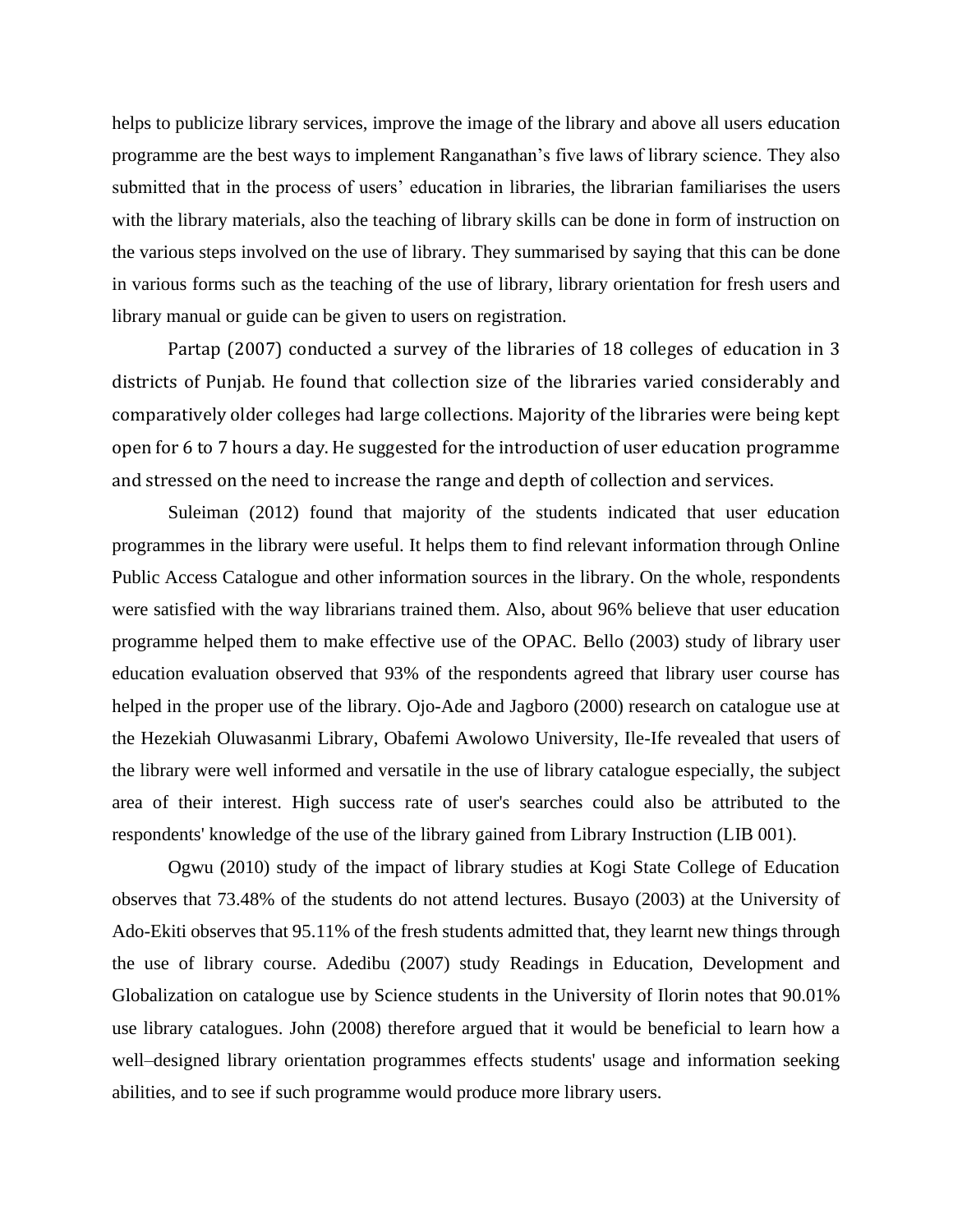In conclusion, the failure of college students to use library skillfully and profitably is a waste of library resources. It is also a waste of the time of professionals of the library as well as the teaching staff. It therefore implies that it is rather more cost effective for libraries to invest in user-education programmes to ensure proper and effective utilisation of their resources by patrons, as user education will help teach the students the best way to make the effective use of the library and other information systems including all other activities embarked upon to assist them (students) become efficient information users.

#### **RESEARCH QUESTIONS**

The following are the research questions for the study:

- 1. What are the types of library resources available to the students?
- 2. What are the purposes of use of library by the students?
- 3. What is the frequency of use of library by the students?
- 4. What are the methods used in the dissemination of user education to the students?
- 5. What are the influences of user education on library use by the students?
- 6. What are the challenges of user education in the use of library by the students?

#### **METHODOLOGY**

The study employed descriptive survey design. The population for the study comprises four hundred and forty three (443) students in the Department of Chemistry, School of Sciences, College of Education, Kwara state, Nigeria. The simple random sampling technique was adopted for the study. A sample of 45% sampling fraction was used to select from each level through a random sampling technique to have a sample size of 199 respondents. Questionnaire was the only instruments used for the data collection. The questionnaire is tested on "User education programmes, resources availability and use: the experience of college of education students in Kwara state, Nigeria. The Statistical Package for the Social Sciences (SPSS) was used for the analysis. Descriptive statistics such as frequency and percentages were used to analyse the research questions.

#### **RESULTS AND DISCUSSIONS**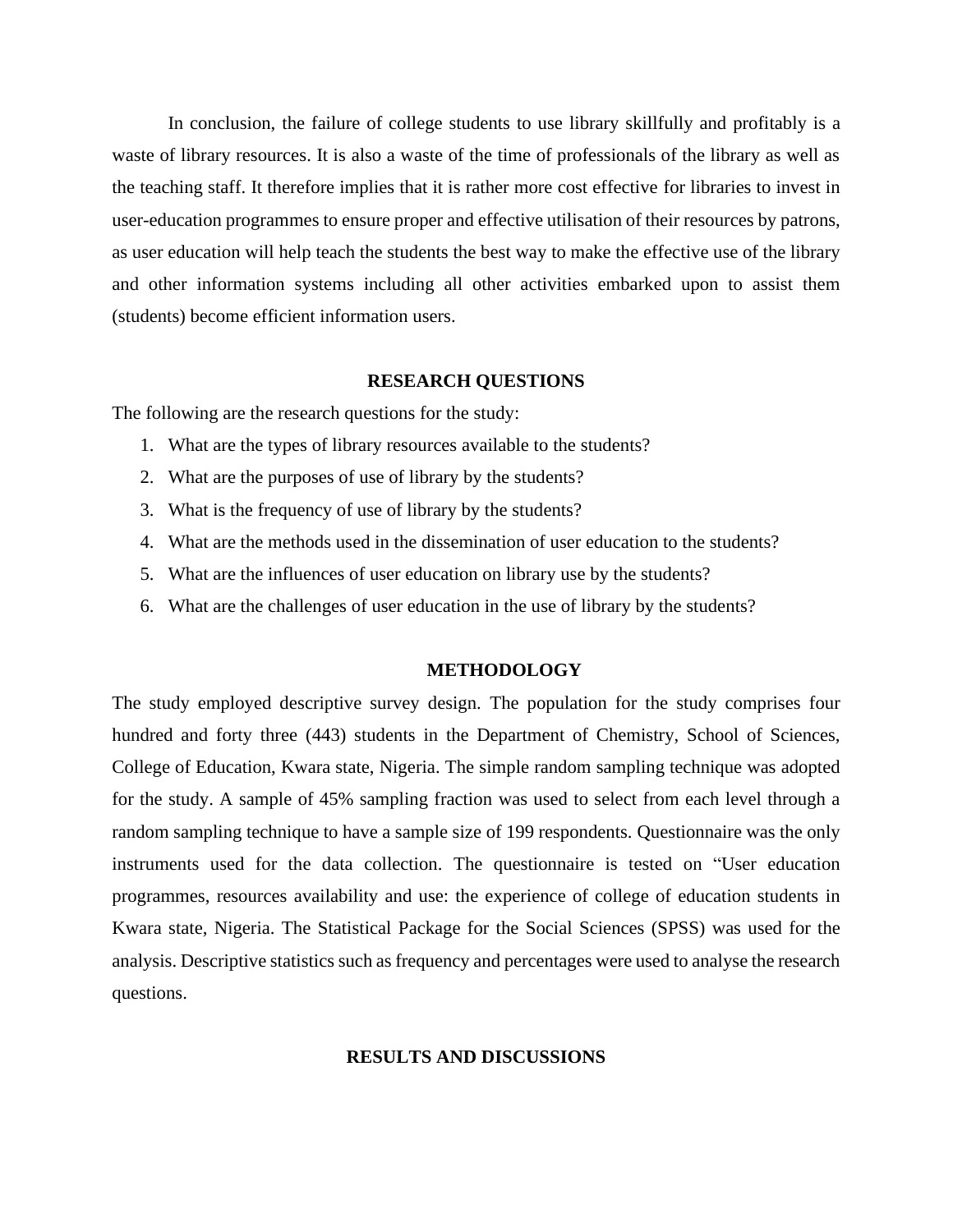Table 1 presented results on the demographic characteristics of students and results showed students who were within the age category of 21-25 years were in the majority having the response rate of 120(64.5%), followed by those who are within the age range of 26-30 who were twenty two 41(22%). Those who fall within the age range of 36-40 were the least 3(1.6%). As regards the gender of respondents, it was revealed that the male respondents were the majority, given the response rate of 135(72.5%) while the female counterparts were 50 (26.9%). It was also revealed that majority were Christians 100(53.8%) while eighty one (43.5%) were Muslims. The marital status of the respondents as shown in the Table revealed that one hundred and forty two (76.3%) single while forty three (23.7%) married. This means that majority of the students were single.

| <b>Variables</b>                 | <b>Frequency</b> | Percentage % |
|----------------------------------|------------------|--------------|
| <b>Faculty</b><br>Sciences       | 185              | 100          |
| <b>Department: Chemistry</b>     | 185              | 100          |
| Age Group: 16-20                 | 14               | 7.5          |
| $21 - 25$                        | 120              | 64.5         |
| $26 - 30$                        | 41               | 22           |
| $31 - 35$                        | $\overline{7}$   | 3.8          |
| 36-40                            | $\overline{3}$   | 1.6          |
| Gender:<br>Male                  | 135              | 72.5         |
| Female                           | 50               | 26.9         |
| <b>Religion:</b><br>Christianity | 100              | 53.8         |
| Islam                            | 81               | 43.5         |
| Others                           | $\overline{4}$   | 2.2          |
| <b>Marital Status: Single</b>    | 142              | 76.3         |
| Married                          | 43               | 23.7         |

**Table 1: Demographic characteristics of respondents**

As presented in Table 2, among the library resources available to the students, the respondents indicated that textbooks 107(57,5%) and Internet resources 97(52.2%) were very readily available to them. Also, dictionaries 98(52.7%), Pamphlets 94(50.5%), Journals 91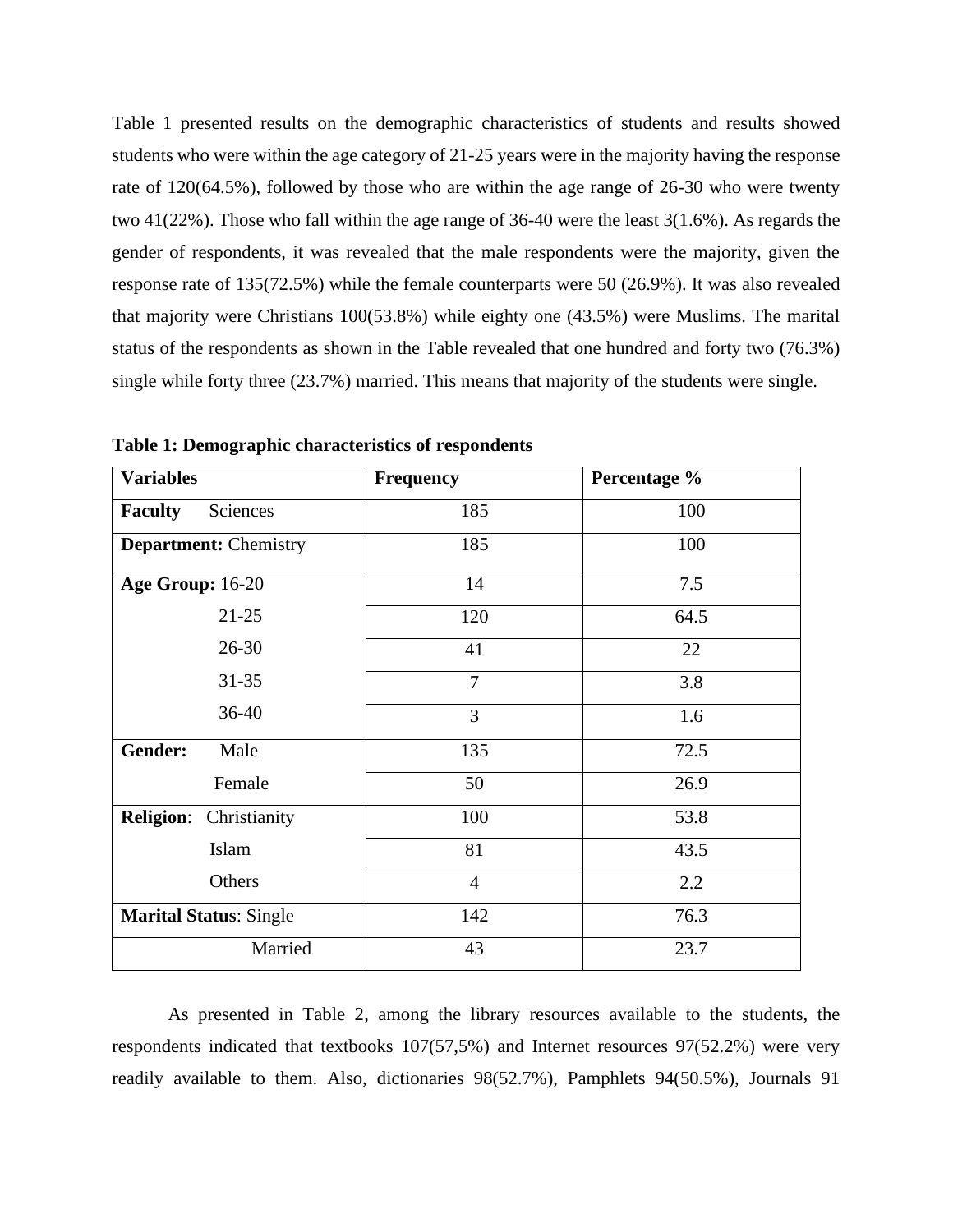(48.9%) were readily available for them, while Theses/Dissertations 64 (34.4%) and CD-ROMs 60 (32.3%) were not readily available. However, some of the respondents CD-ROMs 33(17.7%) indicated that CD-ROMs were not available for them in the library. This may be due to the fact that the functions of CD-ROMs have been taken over by other portable storage devices like flash drive and SD-Cards.

|                      |     | <b>VRA</b>    |    | <b>RA</b>     |    | <b>NRA</b>    |                | <b>NA</b>     |
|----------------------|-----|---------------|----|---------------|----|---------------|----------------|---------------|
| <b>Statements</b>    | F   | $\frac{0}{0}$ | F  | $\frac{0}{0}$ | F  | $\frac{0}{0}$ | F              | $\frac{0}{0}$ |
| <b>CD-ROMs</b>       | 39  | 21            | 49 | 26.3          | 60 | 32.3          | 33             | 17.7          |
| <b>Dictionaries</b>  | 67  | 36.0          | 98 | 52.7          | 18 | 9.7           | $\overline{2}$ | 1.1           |
| Encyclopedias        | 63  | 33.9          | 89 | 47.8          | 25 | 13.4          | 8              | 4.3           |
| Internet resources   | 97  | 52.2          | 68 | 36.6          | 12 | 6.5           | $\overline{7}$ | 3.8           |
| Journals             | 50  | 26.9          | 91 | 48.9          | 37 | 19.9          | $\overline{2}$ | 1.1           |
| Magazines            | 64  | 34.4          | 87 | 46.8          | 29 | 15.6          | 3              | 1.6           |
| Newspapers           | 92  | 49.5          | 74 | 39.8          | 13 | 7.0           | $\overline{4}$ | 2.2           |
| Pamphlets            | 43  | 23.1          | 94 | 50.5          | 33 | 17.7          | 7              | 3.8           |
| Periodicals          | 44  | 23.7          | 85 | 45.7          | 45 | 24.2          | 9              | 4.8           |
| <b>Textbooks</b>     | 107 | 57.5          | 56 | 30.1          | 21 | 11.3          | $\mathbf{1}$   | 0.5           |
| Theses/dissertations | 33  | 17.7          | 76 | 40.9          | 64 | 34.4          | 9              | 4.8           |

**Table 2: Types of library resources available to students**

Table 3 presents the purpose of using library resources by the students. It was revealed that the major purpose why chemistry students of Kwara State College of Education use library resources were for examination preparation 120(64.5%) and for learning 106 (57%). They also strongly agreed that they used library resources for knowledge update 98 (52.7%) and continuous assessment preparation 96 (51.6%). Majority of the respondents also agreed that they used library resources for course materials generation 100(53.8%) and class notes 92(48.5%). However, some respondents disagreed using library resources for project preparation 40 (21.5%) and seminar preparation.

**Table 3: Purpose of use of library resources by students**

| $- - -$ | $ -$ |  |
|---------|------|--|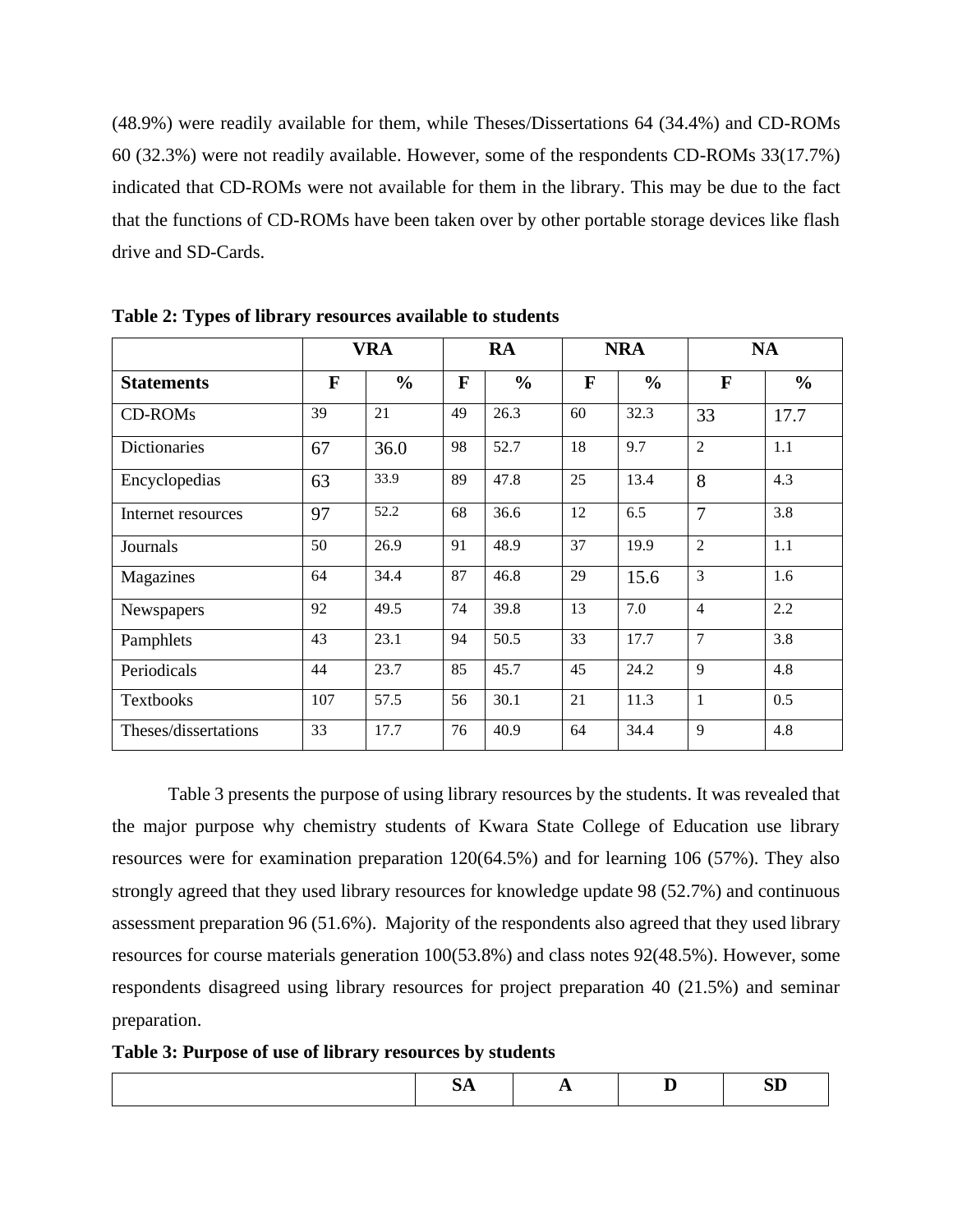| <b>Statements</b>                        | F   | $\frac{0}{0}$ | F   | $\frac{0}{0}$ | $\mathbf F$ | $\frac{0}{0}$ | F              | $\frac{0}{0}$ |
|------------------------------------------|-----|---------------|-----|---------------|-------------|---------------|----------------|---------------|
| Assignment                               | 87  | 46.8          | 91  | 48.9          | 5           | 2.7           | $\mathbf{1}$   | 0.5           |
| <b>Class Notes</b>                       | 37  | 19.9          | 92  | 49.5          | 44          | 23.7          | 11             | 5.9           |
| <b>Continuous Assessment Preparation</b> | 96  | 51.6          | 66  | 35.5          | 18          | 9.7           | 3              | 1.6           |
| <b>Course Materials Generation</b>       | 61  | 32.8          | 100 | 53.8          | 11          | 5.9           | 6              | 3.2           |
| <b>Exam Preparation</b>                  | 120 | 64.5          | 46  | 24.7          | 13          | 7.0           | $\overline{2}$ | 1.1           |
| Group discussion                         | 45  | 24.2          | 70  | 37.6          | 35          | 18.8          | 31             | 16.7          |
| Knowledge update                         | 98  | 52.7          | 64  | 34.4          | 13          | 7.0           | $\overline{4}$ | 2.2           |
| Learning                                 | 106 | 57.0          | 59  | 31.7          | 8           | 4.3           | 8              | 4.3           |
| Personal development                     | 80  | 43.0          | 82  | 44.1          | 12          | 6.5           | 5              | 2.7           |
| Project Preparation/ thesis              | 75  | 40.3          | 59  | 31.7          | 40          | 21.5          | 6              | 3.2           |
| Seminar Preparation/Group presentation   | 50  | 26.9          | 71  | 38.2          | 40          | 21.5          | 17             | 9.1           |

As regards the frequency of using library resources, it was revealed in Table 4, the respondents indicated that they used Textbooks 65(34.9%), Newspapers 49 (26.3%), Internet resources (25.3%) daily, majority used Internet resources 61(32.8%) weekly, and some used Theses /Dissertation 58(31.2%) and Journals 57(30.6%) monthly. More respondents indicated to be using Dictionaries and Encyclopedias occasionally with the response rate of 75 (40.3%) respectively. Pamphlets 71(38.2%), Magazines 69(37.1%) were also used occasionally by the respondents. However, majority of the respondents 70(37.6%) indicated that they never used CD-ROMs, which could be as a result of not been available as reported in previous table on availability of library resources.

|                     | <b>Daily</b> |               | Weekly |               | <b>Monthly</b> |               | <b>Occasionally</b> |               | <b>Never</b> |               |
|---------------------|--------------|---------------|--------|---------------|----------------|---------------|---------------------|---------------|--------------|---------------|
| <b>Statements</b>   | F            | $\frac{6}{6}$ | F      | $\frac{0}{0}$ | F              | $\frac{0}{0}$ | F                   | $\frac{6}{6}$ | F            | $\frac{0}{0}$ |
| CD-ROM <sub>s</sub> | 5            | 2.7           | 33     | 17.7          | 9              | 4.8           | 60                  | 32.2          | 70           | 37.6          |
| <b>Dictionaries</b> | 32           | 17.2          | 23     | 12.4          | 33             | 17.7          | 75                  | 40.3          | 18           | 9.7           |
| Encyclopedias       | 27           | 14.5          | 20     | 10.8          | 38             | 20.4          | 75                  | 40.3          | 18           | 9.7           |
| Internet resources  | 47           | 25.3          | 61     | 32.8          | 16             | 8.6           | 38                  | 20.4          | 15           | 8.1           |
| Journals            | 12           | 6.5           | 27     | 14.5          | 57             | 30.6          | 53                  | 28.5          | 25           | 13.4          |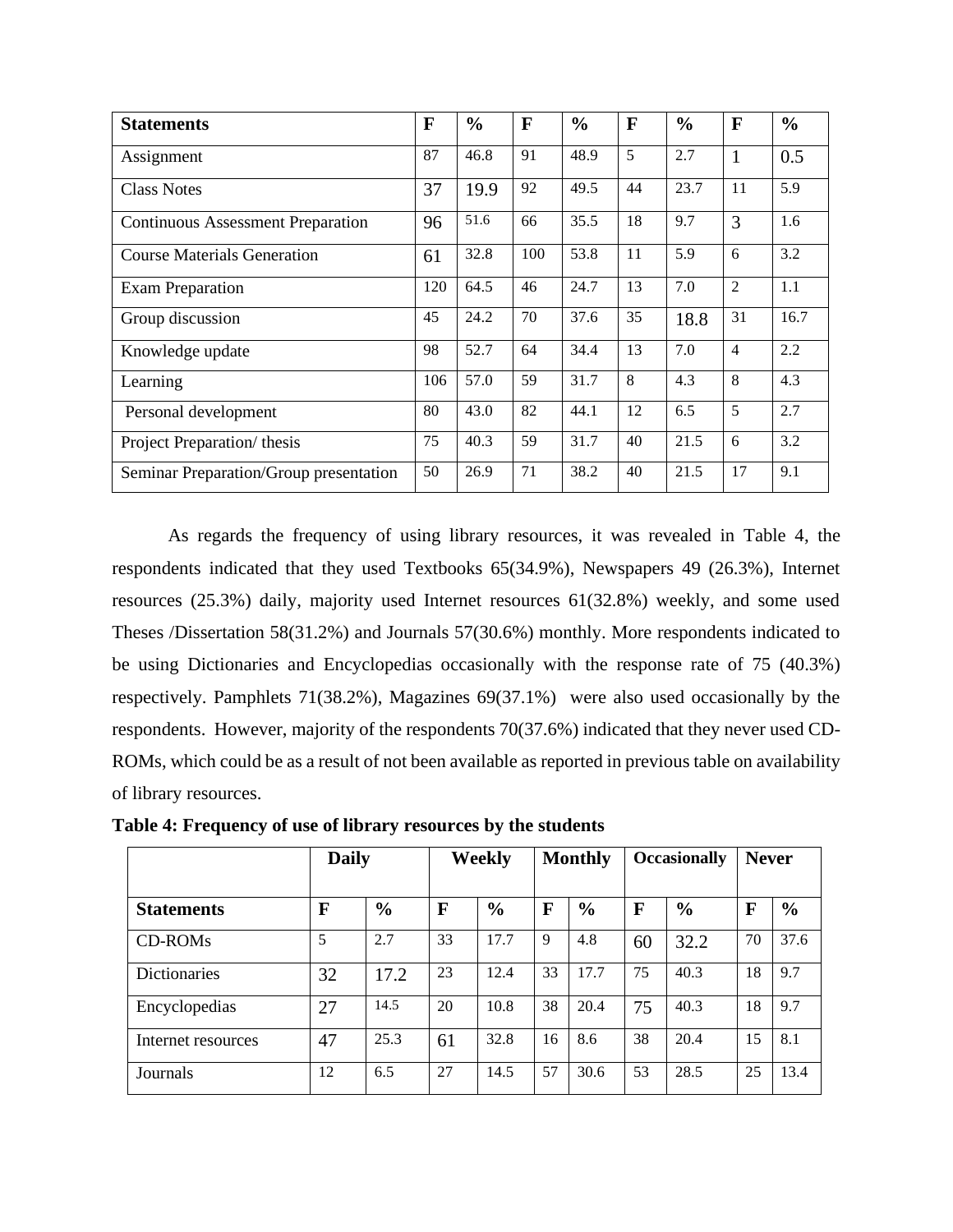| Magazines            | 38 | 20.4 | 29 | 15.6 | 31 | 16.7 | 69 | 37.1 | 14 | 7.5  |
|----------------------|----|------|----|------|----|------|----|------|----|------|
| Newspapers           | 49 | 26.3 | 34 | 18.3 | 37 | 19.9 | 45 | 24.2 | 16 | 8.6  |
| Pamphlets            | 9  | 4.8  | 24 | 12.9 | 39 | 21.0 | 71 | 38.2 | 32 | 17.2 |
| Periodicals          | 10 | 5.4  | 30 | 16.1 | 44 | 23.7 | 54 | 29.0 | 31 | 16.7 |
| <b>Textbooks</b>     | 65 | 34.9 | 47 | 25.3 | 29 | 15.6 | 19 | 10.2 | 18 | 9.7  |
| Theses/dissertations | 10 | 5.4  | 26 | 14.0 | 58 | 31.2 | 38 | 20.4 | 38 | 20.4 |

Also in Table 5, majority of the respondents indicated to have participated in library orientation organised for new students with a response rate of 107(57.5%), while others said they participated in lectures 92(49,5%) organized for new users as regards the use of library resources and some indicated to have participated in guided library tours 61(32.8%). Those who participated in advanced bibliographic instruction were the least with the response rate of 48(25.8%).

|  |  |  |  |  |  | Table 5: User participation in user education programmes |  |
|--|--|--|--|--|--|----------------------------------------------------------|--|
|  |  |  |  |  |  |                                                          |  |

| Users participation in user education programmes     | F   | $\frac{0}{0}$ |
|------------------------------------------------------|-----|---------------|
| Lectures                                             | 92  | 49.5          |
| Library Orientation for new students                 | 107 | 57.5          |
| Guided library tour (being taken round the           | 61  | 32.8          |
| library to show the available resources and services |     |               |
| Basic bibliographic instruction                      | 49  | 26.3          |
| Advanced bibliographic instruction                   | 48  | 25.8          |
| One-on-one library use instruction                   | 54  | 29.0          |

Table 6 presents the influence of user education on library use by the students. The respondents strongly agreed that, user education develops they capabilities as self-sufficient users 74(39.8%) and that it develops their library skills and makes them become more independent in locating and retrieving information with a response rate of 64 (34.4%). Majority of the respondents however agreed that user education educates me about information sources and resources and how to exploit such resources effectively and efficiently 105(56.4%), and that it introduce students to facilities and resources in the library 102 (54.9%). However, some disagreed that user education makes them have a better understanding of the library so as to make efficient use of library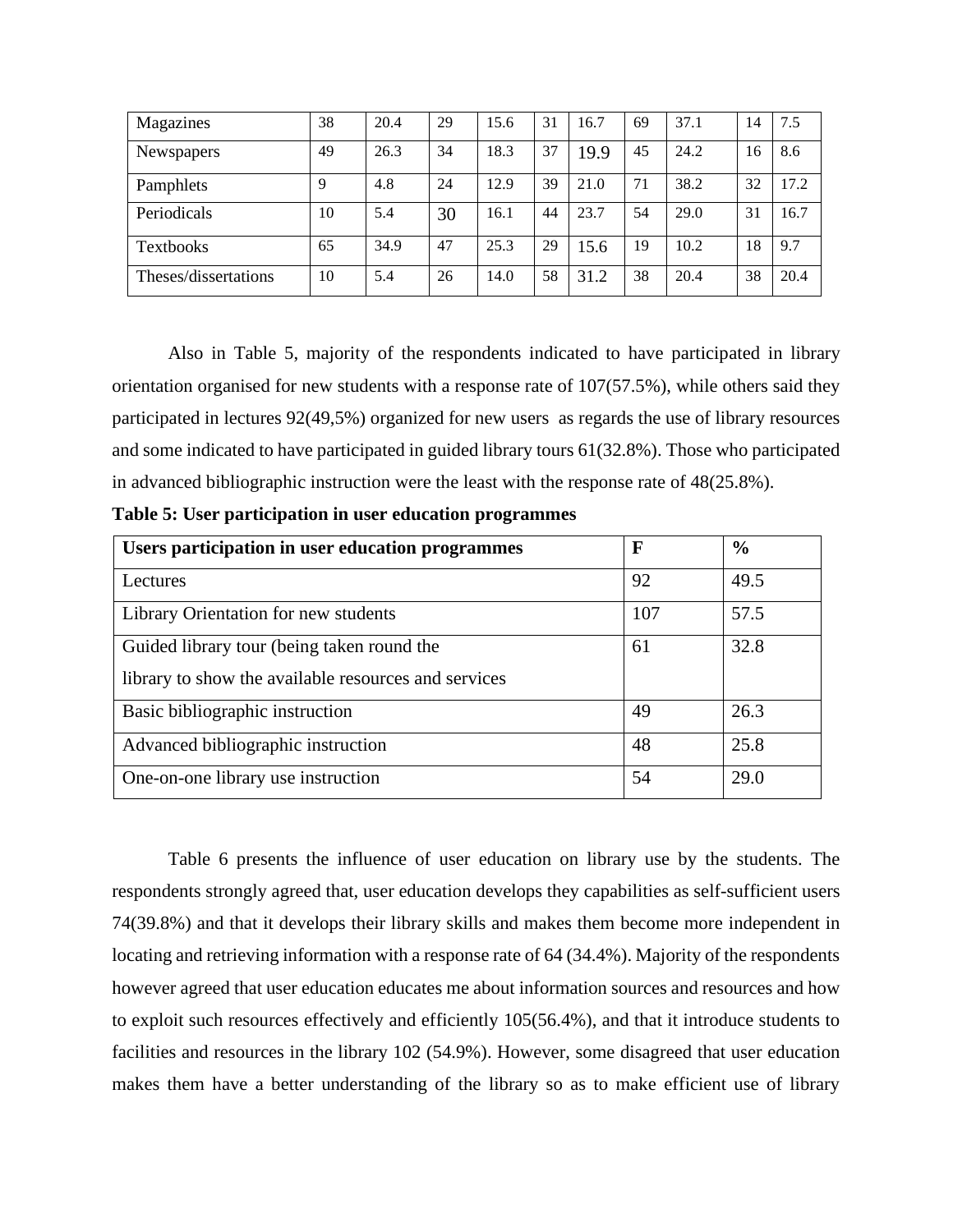materials and services 29(15.6%). Overall, user education is essential to library resources usage by the chemistry students of Kwara State College of Education.

|                                                                                                                            | <b>SA</b><br>$\mathbf{A}$ |               |              | D             |              | <b>SD</b>     |                |               |
|----------------------------------------------------------------------------------------------------------------------------|---------------------------|---------------|--------------|---------------|--------------|---------------|----------------|---------------|
| <b>Statements</b>                                                                                                          | F                         | $\frac{0}{0}$ | $\mathbf{F}$ | $\frac{0}{0}$ | $\mathbf{F}$ | $\frac{0}{0}$ | F              | $\frac{0}{0}$ |
| capabilities<br>self-<br><b>Develops</b><br>my<br>as<br>sufficient user                                                    | 74                        | 39.8          | 85           | 45.7          | 8            | 4.3           | 9              | 4.8           |
| Educates me about information sources<br>and resources and how to exploit such<br>resources effectively and efficiently    | 55                        | 29.6          | 105          | 56.4          | 13           | 7.0           | $\overline{4}$ | 2.2           |
| Facilitates<br>effective<br>of<br>library<br>use<br>resources and services                                                 | 51                        | 27.4          | 95           | 51.1          | 24           | 12.9          | 6              | 3.2           |
| facilities<br>Introduce<br>students<br>and<br>$\overline{t}$<br>resources in the library                                   | 56                        | 30.1          | 102          | 54.9          | 16           | 8.6           | $\overline{4}$ | 2.2           |
| It develops my library skills                                                                                              | 64                        | 34.4          | 94           | 50.5          | 17           | 9.1           | 5              | 2.7           |
| It makes me have a better understanding<br>of the library so as to make efficient use<br>of library materials and services | 45                        | 24.2          | 98           | 52.7          | 29           | 15.6          | 8              | 4.3           |
| Makes me become more independent in<br>locating and retrieving information                                                 | 64                        | 34.4          | 71           | 38.2          | 29           | 15.6          | 14             | 7.5           |
| Makes me independent user and learner in<br>the library                                                                    | 53                        | 28.5          | 89           | 47.8          | 26           | 14.0          | 11             | 5.9           |

**Table 6: Influence of user education on library use by students**

Table 7 presents the challenges of user education as it affects the use of library resources by the users. The respondents strongly agreed/agreed that crowdedness/largeness of the class was a major barrier hindering user education in their libraries with a response rate of 152(81.7%). They also indicated that lack of periodic user education programme 135(72.6%) and lack of relevant and up-to-date resources 130(69.8%) were user education challenges which negatively affect the use of library resources by the students. Some of the respondents disagreed/ strongly disagreed that incompetence of library staff 89(47.8%) and poor awareness of the users to library services 76(40.8%) were challenges to the use of library resources by the students. This means that users were aware of user education programmes, but their use of library resources was hindered because of methods of educating the users and the relational competence of the library staff in relating with the users.

#### **Table 7: Challenges facing the user education**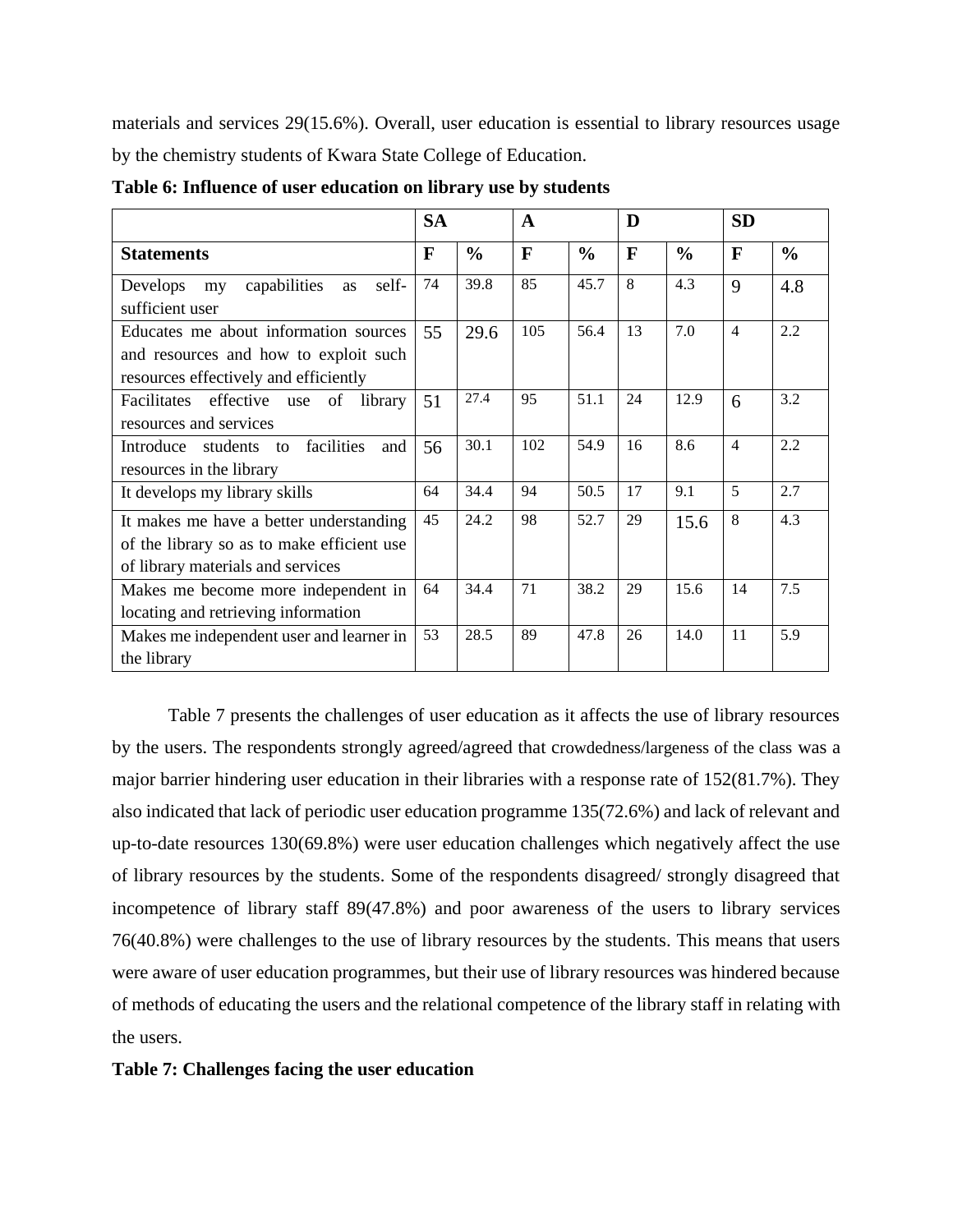|                                                            | <b>SA</b> |               | $\mathbf{A}$ |               | D  |               | <b>SD</b>      |               |
|------------------------------------------------------------|-----------|---------------|--------------|---------------|----|---------------|----------------|---------------|
| <b>Statements</b>                                          | F         | $\frac{0}{0}$ | $\mathbf{F}$ | $\frac{0}{0}$ | F  | $\frac{0}{0}$ | F              | $\frac{0}{0}$ |
| Crowdedness/largeness of the class                         | 81        | 43.5          | 71           | 38.2          | 24 | 12.9          | $\mathbf{1}$   | 0.5           |
| Inadequate staff to assist users                           | 42        | 22.6          | 87           | 46.8          | 38 | 20.4          | 10             | 5.4           |
| Incompetence of library staff                              | 32        | 17.2          | 56           | 30.1          | 70 | 37.6          | 19             | 10.2          |
| Lack of adequate funding                                   | 38        | 20.4          | 82           | 44.1          | 45 | 24.2          | 12             | 6.5           |
| Lack of locating tools like catalogue                      | 30        | 16.1          | 77           | 41.4          | 53 | 28.5          | 16             | 8.6           |
| Lack of modern techniques of teaching                      | 36        | 19.4          | 92           | 49.5          | 25 | 13.4          | 24             | 12.0          |
| Lack<br>of<br>periodic<br>education<br>user<br>programme   | 52        | 28.0          | 83           | 44.6          | 36 | 19.4          | 6              | 3.2           |
| Lack of relevant and up-to-date resources                  | 41        | 22.0          | 89           | 47.8          | 36 | 19.4          | 10             | 5.4           |
| Unfriendly attitude of staff toward library<br>users       | 51        | 27.4          | 60           | 32.3          | 58 | 31.2          | $\overline{7}$ | 3.8           |
| Poor awareness of the users to library<br>services         | 33        | 17.7          | 66           | 35.5          | 51 | 27.4          | 25             | 13.4          |
| Students are not aware of user education<br>in the library | 47        | 25.3          | 66           | 35.5          | 59 | 31.7          | $\overline{2}$ | 1.1           |

#### **CONCLUSION AND RECOMMENDATIONS**

Knowledge of user education programme can guarantee effective utilisation of library resources because it exposes one to know different ways or methods of seeking and retrieving information in the library. User education is very important in college library services because it determines the extent to which students would patronise and use the library resources and services. College librarians have the responsibility of providing for students the means for maximum utilisation of library resources. User education programmes such as orientation, use of library course and guided tour enable the library to sensitise the students and create adequate awareness about the available resources and services of the library to meet and satisfy the needs of the users.

Students were able to use some of the available resources and services mostly on daily basis in order to satisfy their information needs. The idea of exposing users to appreciate different ways of seeking information in the library is excellent and highly welcomed by the college and students recognised the important role of user education in effective use of library resources and services through which they developed library skills, and also become more independent in locating and retrieving information. It is imperative to note that challenges like lack of periodic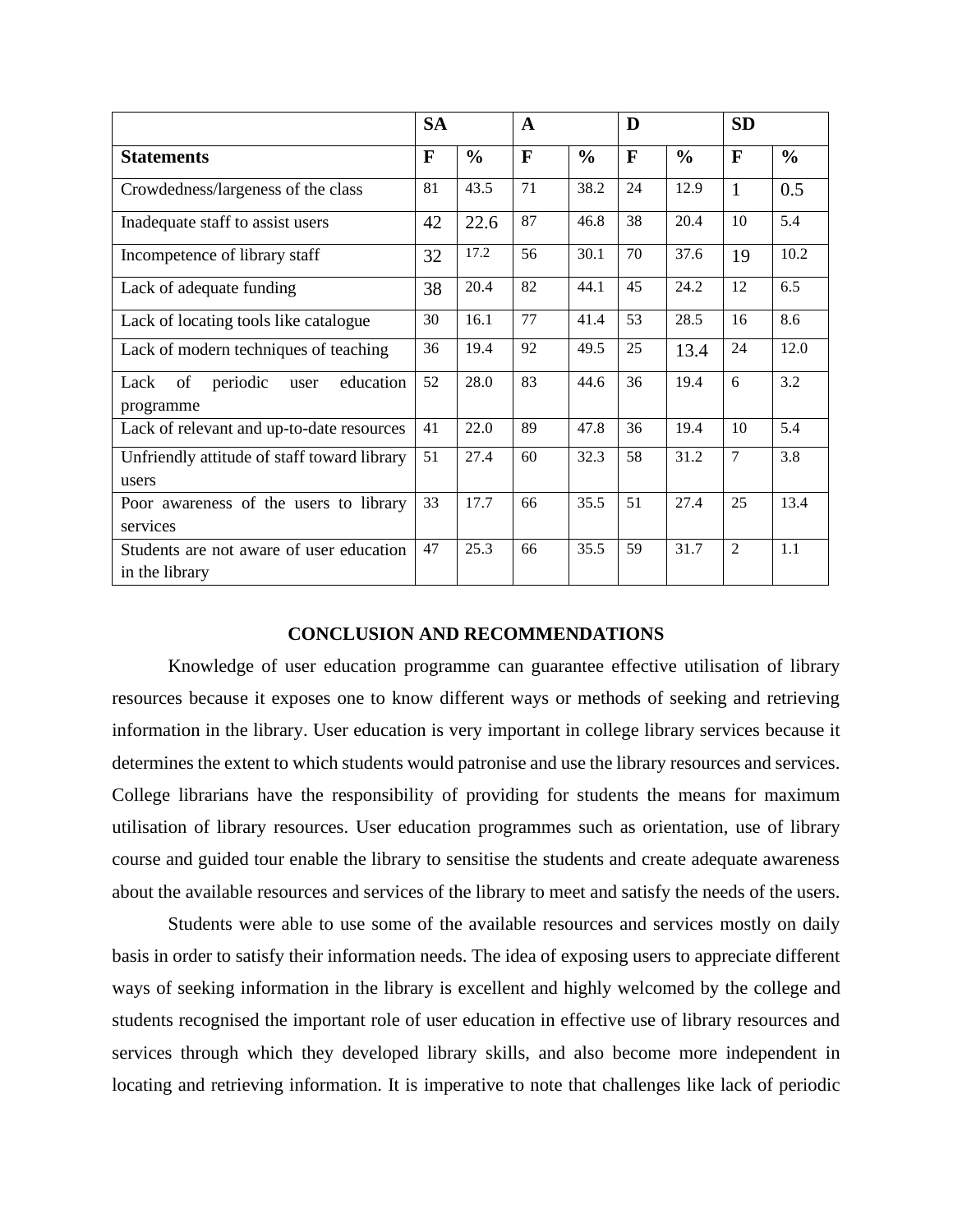user education programme and inadequate staff to assist users endangering user education among the students and these should be urgently addressed by the library in order to encourage more students to use the library regularly.

#### **RECOMMENDATIONS**

The following recommendations were made based on the findings of the study:

- 1. User education should be given more priority in college libraries in order to sensitise more students and draw their attention to the available resources and services that can be of immense benefit for them in the course of their studies.
- 2. Students should form a habit to visit the library regularly in order access the collections and services which are specifically provided to support their academic activities during the courses of their studies.
- 3. Students should always create time to attend user education programmes organized by the university libraries either as orientation or special training sessions on new services. This will give them the opportunity to develop the necessary skills required for effective library use.
- 4. Library should make provisions for adequate and up-to-date information resources and services in order to meet and satisfy the changing needs of the users.
- 5. Library should make user education training compulsory for all faculties, and provide them with instructional material to present to students as suggested by respondents that students should attend user education classes.
- 6. There is no doubt that the user education program brought a positive change to the respondents' behavior towards library use, considering their previous background. Much can be achieved if some efforts would be put toward those faculties that have small number of participants in user education classes.
- 7. The Librarians are responsible for leading user education development or in important positions to contribute to user education development: This study suggests the best support resource might be peer professionals. This survey reveals that there are active librarians who can contribute on user education and increase the number of users with satisfactory library skills.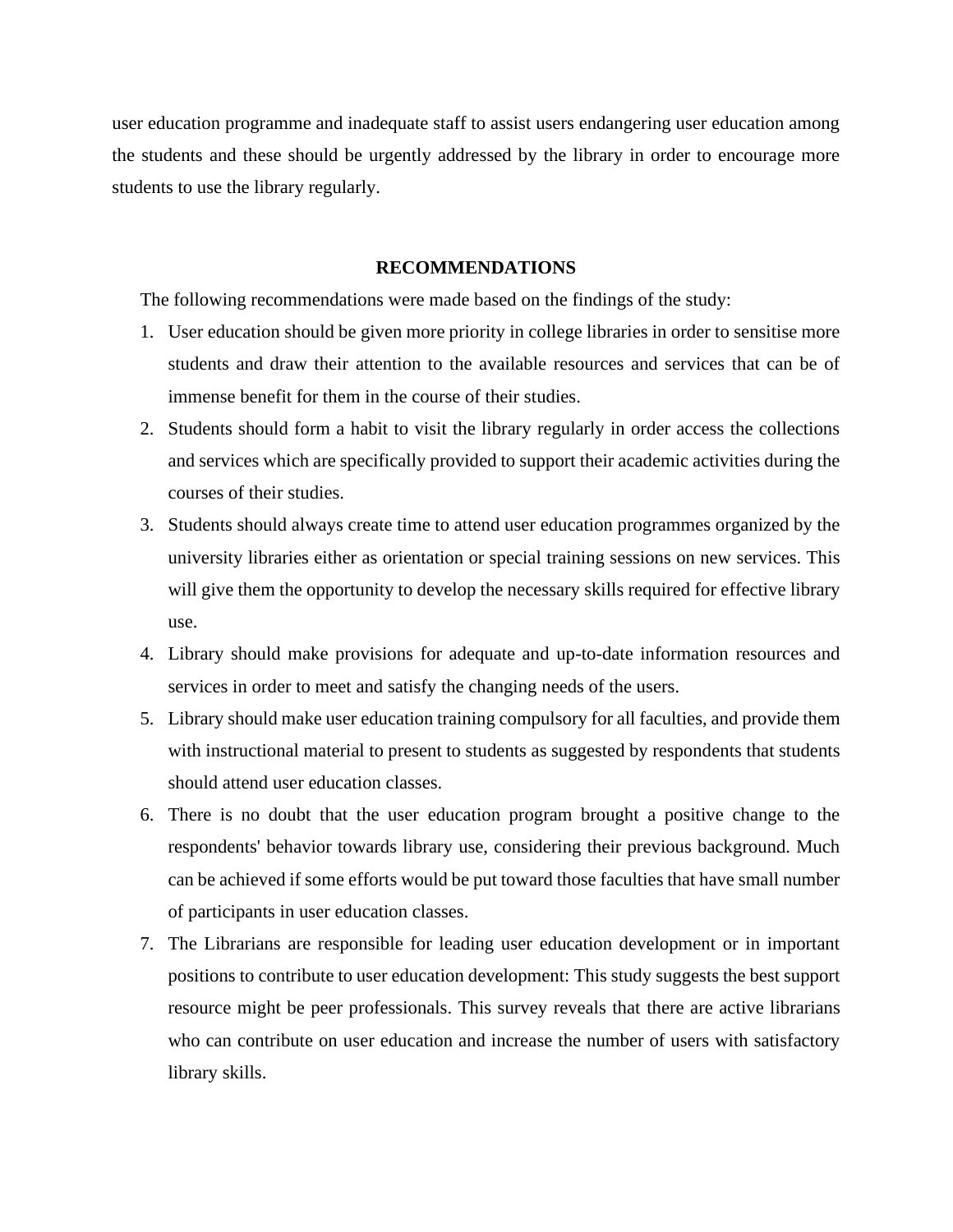#### **REFERENCES**

- Adedibu, L. O. (2007). Catalogue Use by Science Students in the University of Ilorin. *Gateway Library Journal* 10(1) 43-50
- Adedibu, L. O. 2007. Catalogue Use by Science Students in the University of Ilorin. *Gateway Library Journal* 10(1) 43-50
- Agboola, I. O., and Bamigboye, O. B. 2011. Students' level of study and user of library resources in Nigerian universities: A comparative study. *Library Philosophy and Practice*
- Akalumhe, K. O. (2011). Library users' education programme in Nigerian universities: a case study of Lagos state university, Ojo.
- Akinbola, O. O. 2007. Significance of User Education Programme on the Use of library. *International Journal of Research in Education* 4 (1/2) 188-193.
- Bassey, B. A. (2006). User-satisfaction with services in three academic libraries in cross River State: a comparative study". Gateway Lib. J. 9:21-29.
- Bello, A. S. 2003. Library user education evaluation at the Ibadan Polytechnic. *Nigerian Library and Information Science Review* 21 (1) 1- 6.
- Bhatti R. (2010). An evaluation of user education programmes in the University Libraries of Pakistan: *Library Philosophy and Practice (e journal) paper 316 available at* Retrieved May 19, 2016 from *<http://digitalcommon.unl.edu/libphiprac/316>*
- Biradar, B. S., Kumar, P. Dharani, and Mahesh, Y. (2009). "Use of Information Sources and Services in Library of Agriculture Science College, Shimoga: A Case Study", *Annals of Library and Information Studies*, Vol. 56, No. 2, PP. 63-68.
- Busayo, I. O. (2003). Use of the Library as a Requisite Course: A Survey of the Perception of University of Ado-Ekiti Freshmen. *Gateway Library Journal* 6(1) 44-52.
- Esse, U. C. (2014). Effects of Library Instruction on Satisfaction with the use of Library and its Services: A Study of Undergraduate Students in five Universities in the Southern part of Nigeria; European Scientific Journal May 2014 edition vol.10, No.13 ISSN: 1857 – 7881 (Print) e - ISSN 1857- 7431
- Gurdev Singh (2002), "Use of College Libraries by Faculty Members of University of Delhi". *Library Herald*, Vol. 40, No. 4, PP. 263-270.
- Harinaryana, N.S.; Vasantha, Raju N.; and Swamy, Shiv Kumar (2008), "Measuring the Effectiveness of Library Services of Selected College Libraries in Mysore City from Users Perspective", *IASLIC Bulletin*, Vol. 53, No. 2, PP. 71-81.
- Haruna, Ibrahim (2004), "Utilization of Information Resources and Services of the Kogi State Public Library, Lokoja, Nigeria", *International Library Movement*, Vol. 26, No. 1, PP. 19- 26.
- Igun, S. E., Adogbeji O. B. (2007). "Study habits of postgraduate students in selected Nigerian Universities, Library Philosophy and Practice. Retrieved February 15, 2017 from [http://digitalcommons.uni.edu/libphi/prac/153.](http://digitalcommons.uni.edu/libphi/prac/153)
- John, W. (2008). The effect of library orientation on student usage of the library. *Library Hi-tech News 1.*
- John, W. 2008. The effect of library orientation on student usage of the library. *Library Hi-tech News 1*
- Kemoni, Henry N. (2002), "The Utilisation of Archival Information by Researchers in Kenya: A Case Study of the University of Nairobi", *African Journal of Library, Archives and*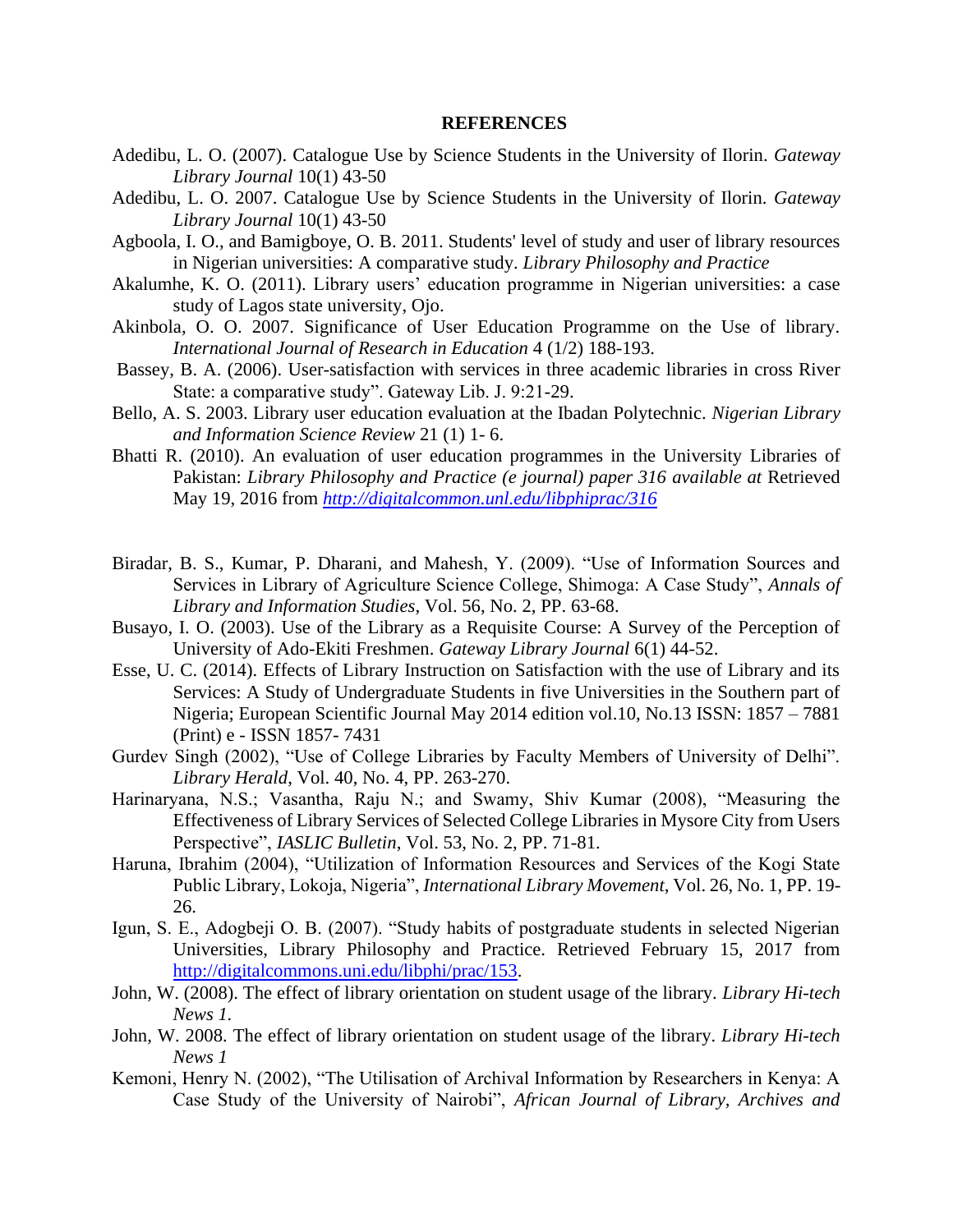*Information Science*, Vol. 12, No. 1, PP. 69-80. Retrieved February 15, 2017 from [http://www.ajol.info/viewarticle.php?jid=158&id=5429&layout=](http://www.ajol.info/viewarticle.php?jid=158&id=5429&layout) abstract (25-02-10).

- Lamptey, R.B. (2010). Promoting effective use of the Library resources and services at Kwame Nkrumah University of Science and Technology Library, Kumasi, Ghana. *Ghana Library Journal* Vol 42 (1&2) available Retrieved May 19, 2016 from <http://hdl.handle.net/123456789/565>
- Marcus, S., and Beck, S. (2003) library adventures comparing a treasure hunt with a traditional freshmen orientation tour. *College and Research Libraries 64(1):23-43.*
- Naser, W. G. (2004). The supporting role of the educational bibliographic programmes. Academic Libraries for the Scientific research. *Library Philosophy and Practice. Library Philosophy and Practice (ejournal).* Paper 456. *Cybrarians Journal* (13). Retrieved May 19, 2016 from www.cybrarians.infor/journal/no3/bi:htm.
- Ogwu, M. F. (2010). The Impact of Library Studies Course on Kogi State College of Education Students. *Journal of Research in Education and Society,* 1 (1) 158 - 165.
- Oji, S. E. 2009. Impact of Library use Education on the Undergraduate Students of Abubakar Tafawa Balewa University (ATBU) Bauchi, Nigeria. Jewel Journal of Librarianship, 1.1.
- Ojo-Ade, C. O., and Jagboro, K. O. 2000. Subject Catalogue Use at Hezekiah Oluwansanmi Library, Obafemi Awolowo University, Ile-Ife. *African Journal of Library Archival and Information Science* 10 (2) 177 - 186).
- Okly, R. B. 2000. Assessing students and faculty use of academic libraries in Nigeria. The study of Delta State University Abraka. *Frontiers of information and information science 2(2): 96-101*
- Okonkwo, L. O. (2005). *User Education and effective library utilization in College of Education Libraries in Anambra State*. MLS Dissertation, Abia State University Uturu, 34
- Olofinsawe AA, Oyeniyi DA (2010). Students use of the school libraries: a case study of Federal University of Technology Akure, Ondo State, Nigeria. Owena J. Lib. Inform. Sci. 3:65- 72.
- Onifade, F N., Ogbuiyi, S. U., and Omeluzor, S. U. (2013). Library resources and service utilization by postgraduate students in a Nigerian private university. *International Journal of Library and Information Science.* Retrieved February 15, 2017 from <http://www.academicjournals.org/IJLIS>
- Osagie J. N (2003). Users Education in tertiary institutions in Nigeria: *Lagos Journal of Library and Information Science*. Vol 1 (1) 32- 36
- Ottong, E. J. (2005). Library-use-instruction and information literacy competence of undergraduates in selected Nigerian Universities*.* A Master of Philosophy thesis, Faculty of Education, University of Ibadan.
- Oyesiku F. A., Oduwole A. A. (2004). Use of an academic library: a survey on the Olabisi Onabanjo University Libraries. Lagos J. Inform. Sci. 2:96-101.
- Partap, Bhanu (2007), "A Study of Staff, Collection and Services of College of Education Libraries in the Districts Jalandhar, Kapurthala and Amritsar of Punjab", M.Phil dissertation, Alagappa University, Karaikudy, Tamilnadu.
- Philip K. J. (2015). Value, Impact and Outcome of Library User Education: A Post Freshmen Study in a Nigerian Tertiary Institution; *Research Journal of Library Sciences ISSN 2320– 8929 Vol. 3(3), Research Journal of Library Science. International Science Congress Association Available online at: www.isca.in, [www.isca.me](http://www.isca.me/)*